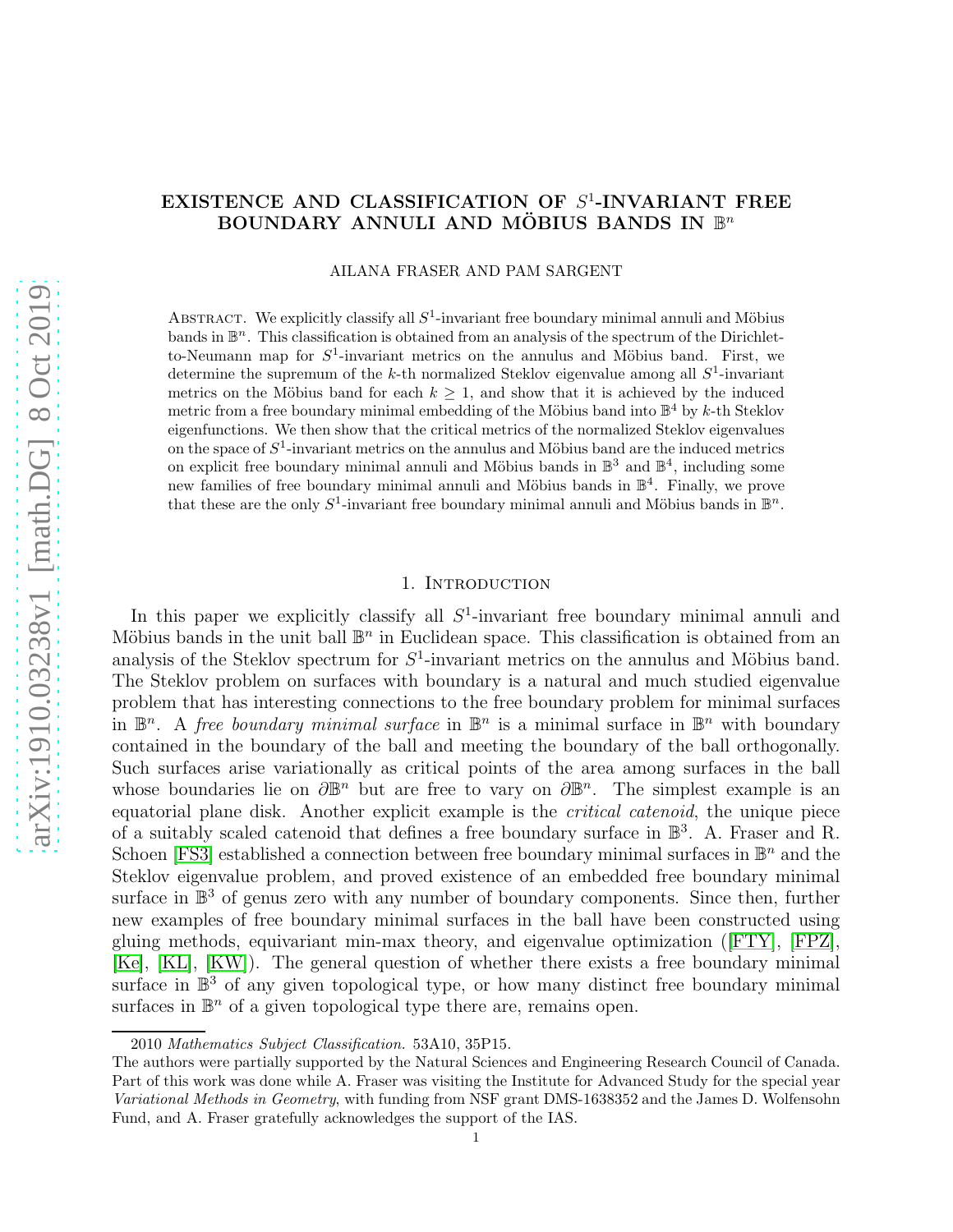### 2 AILANA FRASER AND PAM SARGENT

Though we have a number of existence results for free boundary minimal surfaces in  $\mathbb{B}^n$ , explicit constructions are less common. In this paper we show that the critical metrics of the Steklov eigenvalues on the space of  $S^1$ -invariant metrics on the annulus and Möbius band with normalized boundary length are the induced metrics on explicit families of free boundary minimal annuli and Möbius bands in  $\mathbb{B}^3$  and  $\mathbb{B}^4$ , including some new families of free boundary minimal annuli and Möbius bands in  $\mathbb{B}^4$ . Moreover, we prove that these are the only  $S^1$ -invariant free boundary minimal annuli and Möbius bands in  $\mathbb{B}^n$ . We say that a free boundary minimal annulus or Möbius band is  $S^1$ -invariant if the induced metric is  $S^1$ -invariant. Our proof involves showing that the induced metric on any  $S^1$ -invariant free boundary annulus or Möbius band in  $\mathbb{B}^n$  is critical for some normalized Steklov eigenvalue on the space of  $S^1$ -invariant metrics. The explicit classification of all  $S^1$ -invariant free boundary minimal annuli and Möbius bands in  $\mathbb{B}^n$  then follows.

If  $(M, g)$  is a compact Riemannian surface with boundary, a function u on M is a Steklov eigenfunction with eigenvalue  $\sigma$  if:

$$
\begin{cases} \Delta_g u = 0 & \text{on } M\\ \frac{\partial u}{\partial \eta} = \sigma u & \text{on } \partial M, \end{cases}
$$

where  $\eta$  is the outward unit normal vector to  $\partial M$ . Steklov eigenvalues are eigenvalues of the Dirichlet-to-Neumann operator, which maps a given function on the boundary to the normal derivative of its harmonic extension to the interior. The Steklov spectrum is discrete and the eigenvalues form a sequence

$$
0 = \sigma_0 < \sigma_1 \leq \sigma_2 \leq \ldots \leq \sigma_k \leq \ldots \to \infty.
$$

In 1954, R. Weinstock [\[W\]](#page-18-3) proved that if  $D$  is a simply connected surface then for any metric g on D,  $\sigma_1(D,g)L_q(\partial D) \leq 2\pi$ , with equality if and only if  $(D,g)$  is  $\sigma$ -homothetic (see Definition [2.1\)](#page-3-0) to a Euclidean round disk. In 1975 J. Hersch, L. Payne, and M. Schiffer [\[HPS\]](#page-18-4) generalized Weinstock's theorem to higher eigenvalues showing that  $\sigma_k(D, g)L_q(\partial D) \leq 2\pi k$ , for any  $k \geq 1$ . In 2008 A. Girouard and I. Polterovich [\[GP\]](#page-17-3) proved that this upper bound is sharp for each  $k$ , and is attained in the limit by a sequence of domains degenerating to a union of k disjoint identical round disks, but for  $k = 2$  the upper bound is not achieved. Recently A. Fraser and R. Schoen [\[FS4\]](#page-17-4) proved that the upper bound is not achieved for any  $k \geq 2$ . We note that there is a very similar picture in the case of the Laplace eigenvalues of a simply connected closed surface. In 1970, J. Hersch [\[H\]](#page-18-5) proved that for any smooth metric g on the sphere we have  $\lambda_1(S^2, g)A_g(S^2) \leq 8\pi$ , with equality if and only if g is a constant curvature metric. M. Karpukhin, N. Nadirashvili, A. Penskoi and I. Polterovich [\[KNPP\]](#page-18-6) recently proved a sharp upper bound  $\lambda_k(S^2, g)A_g(S^2) \leq 8\pi k$  for every  $k \geq 1$ , and showed that for  $k \geq 2$  the upper bound is not achieved (see also [\[Ka\]](#page-18-7), [\[N\]](#page-18-8), [\[P\]](#page-18-9), [\[NS\]](#page-18-10)).

In general, as far as we are aware, there are no surfaces for which maximizing metrics for higher eigenvalues are known to exist. In Section [3](#page-5-0) we consider the maximization problem on surfaces with boundary when one imposes certain symmetries. Specifically we consider  $S<sup>1</sup>$ -invariant metrics on the Möbius band. The case of rotationally symmetric metrics on the annulus has been studied by A. Fraser and R. Schoen [\[FS1\]](#page-17-5) and X.-Q. Fan, L. F. Tam and G. Yu  $[FTY]$ . In  $[FTY]$  they determined the supremum of the k-th nonzero normalized Steklov eigenvalue over all rotationally symmetric metrics on the annulus and showed that the supremum is achieved for all  $k > 2$ , but that the second nonzero normalized Steklov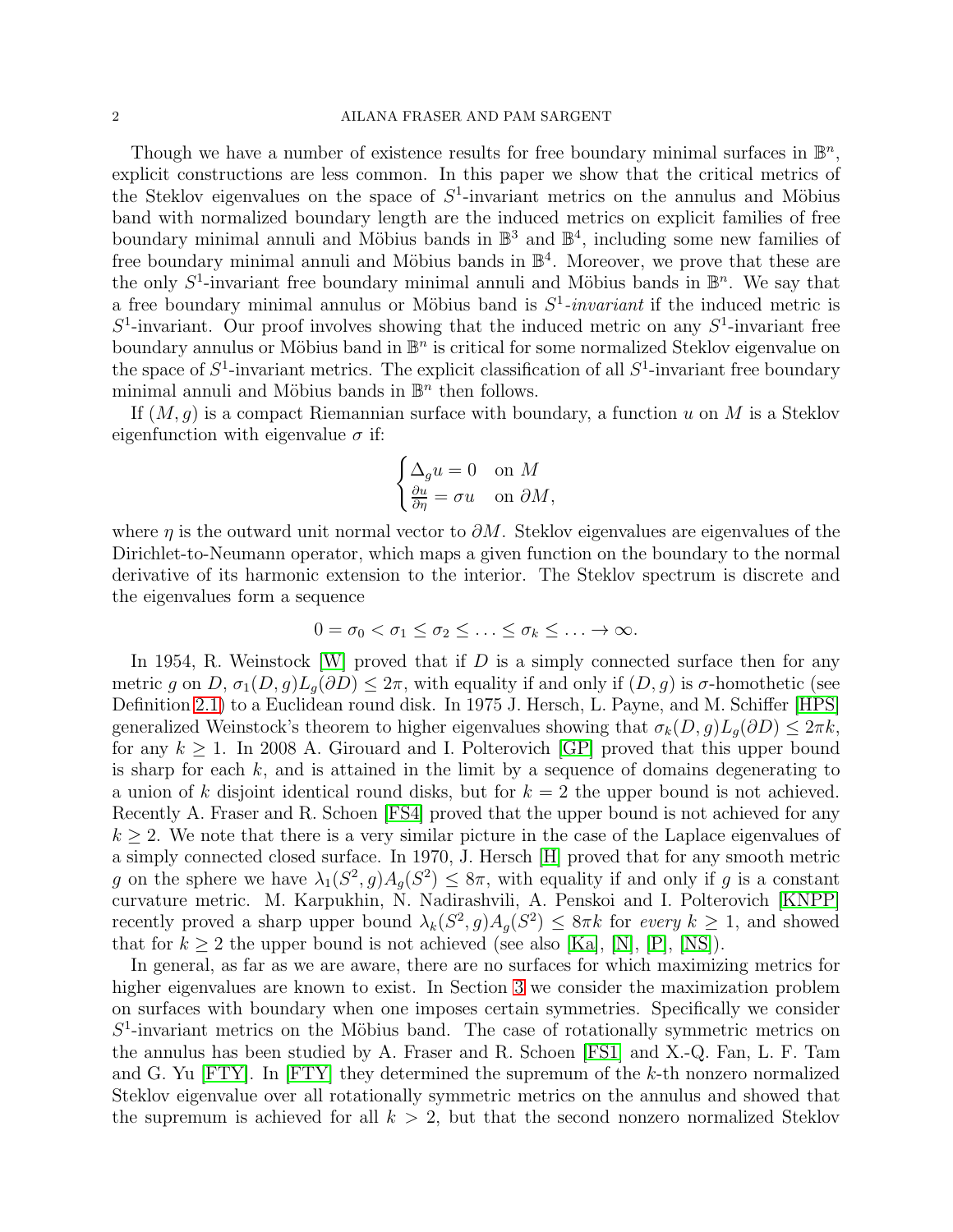eigenvalue is not achieved. In Section [3](#page-5-0) we show that the supremum  $\sigma_k^{S^1}$  $k^{S^1}$  of the k-th normalized Steklov eigenvalue among  $S^1$ -invariant metrics on the Möbius band is achieved for all  $k \geq 1$ . This extends [\[FS3,](#page-17-0) Proposition 7.1] to  $k > 1$ .

<span id="page-2-1"></span>**Theorem 1.1.** For all  $k \geq 1$ ,

$$
\sigma_{2k-1}^{S^1} = \sigma_{2k}^{S^1} = 4\pi k \tanh(2kT_{k,1})
$$

and the supremum is uniquely (up to  $\sigma$ -homothety) achieved by the induced metric on the free boundary minimal Möbius band in  $\mathbb{B}^4$  given by the embedding  $u: [-T_{k,1}, T_{k,1}] \times S^1/\sim \to \mathbb{B}^4$ with

$$
u(t,\theta) = \frac{1}{R_k} (2k \sinh(t) \cos(\theta), 2k \sinh(t) \sin(\theta), \cosh(2kt) \cos(2k\theta), \cosh(2kt) \sin(2k\theta))
$$

where  $T_{k,1}$  is the unique positive solution of  $2k \tanh(2kt) = \coth(t)$  and

$$
R_k = \sqrt{4k^2 \sinh^2(T_{k,1}) + \cosh^2(2kT_{k,1})}.
$$

Thus, although there are no surfaces for which maximizing metrics for higher eigenvalues among all smooth metrics are known the exist, maximizing metrics for higher eigenvalues among  $S^1$ -invariant metrics on the annulus and Möbius band do exist, except for the second normalized eigenvalue on the annulus. It is natural to then ask what happens for noninvariant metrics on the annulus and Möbius band. For the first nonzero normalized Steklov eigenvalue, A. Fraser and R. Schoen [\[FS3\]](#page-17-0) proved that the supremum among all smooth metrics is the same as the supremum among  $S^1$ -invariant metrics on both the annulus and Möbius band, and is achieved by the critical catenoid and the critical Möbius band, respec-tively. On the other hand, for the higher eigenvalues, it is shown in [\[FS4\]](#page-17-4) that for  $k \geq 2$ the supremum of the  $k$ -th normalized Steklov eigenvalue over all metrics on the Möbius band (or respectively, annulus) is strictly bigger than the supremum over  $S^1$ -invariant metrics on the Möbius band (or respectively, annulus)  $[FS4, Theorem 5.2]$ . Thus, for higher eigenvalues, we see that we get rather different results when we impose symmetry. When maximizing the second normalized eigenvalue among  $S<sup>1</sup>$ -invariant metrics on the annulus, the conformal structure degenerates into two disks. In particular, the symmetry assumption does not prevent this type of degeneration from occurring. However other types of degenera-tions, as discussed in [\[FS4\]](#page-17-4), cannot occur under the  $S<sup>1</sup>$  symmetry assumption. These results show that imposing symmetry prevents certain types of degenerations from occurring when maximizing higher eigenvalues.

In Section [4](#page-12-0) we consider more generally the critical metrics of the Steklov eigenvalues among  $S<sup>1</sup>$ -invariant metrics on the Möbius band and show that the critical metrics are the induced metrics on explicit free boundary minimal Möbius bands in  $\mathbb{B}^4$  embedded by Steklov eigenfunctions. In particular, we obtain existence of a new explicit family of embedded free boundary minimal Möbius bands in  $\mathbb{B}^4$ .

<span id="page-2-0"></span>Theorem 1.2. The critical metrics of the normalized Steklov eigenvalues on the space of  $S^1$ -invariant metrics on the Möbius band are (up to  $\sigma$ -homothety) the induced metrics on the embedded free boundary minimal Möbius bands in  $\mathbb{B}^4$  given explicitly by  $u : [-t_{m,n}, t_{m,n}] \times$  $S^1/\sim \rightarrow \mathbb{B}^4$  with  $u(t,\theta) =$ 

$$
\frac{1}{r_{m,n}}(m\sinh(nt)\cos(n\theta), m\sinh(nt)\sin(n\theta), n\cosh(mt)\cos(m\theta), n\cosh(mt)\sin(m\theta))
$$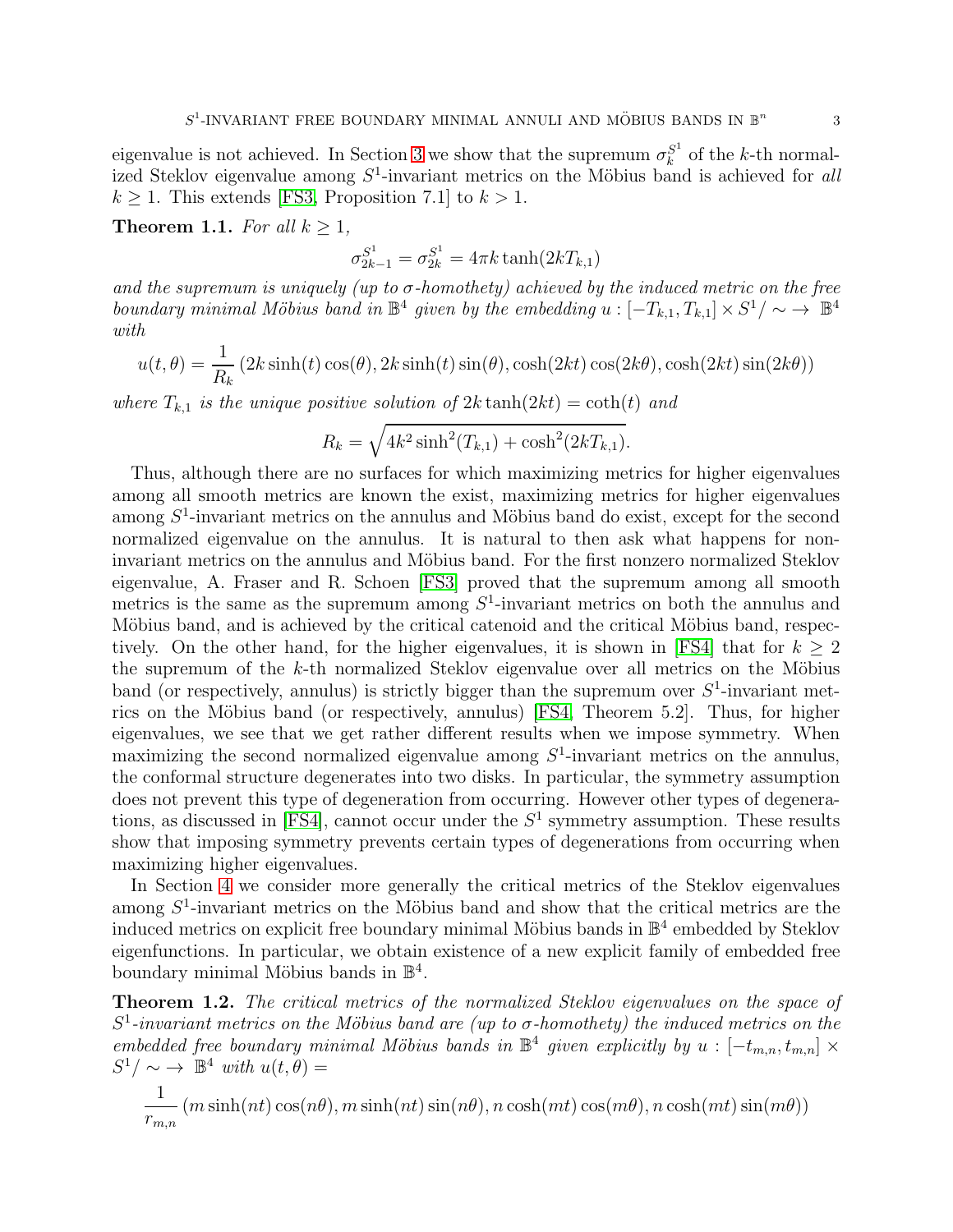for each m even and n odd with  $m > n$ , where  $t_{m,n}$  is the unique positive solution of  $m \tanh(mt) = n \coth(nt)$  and  $r_{m,n} = \sqrt{m^2 \sinh^2(nt_{m,n}) + n^2 \cosh^2(mt_{m,n})}$ .

Interestingly, these free boundary minimal Möbius bands are the restrictions to  $\mathbb{B}^4$ , meeting the boundary of the ball orthogonally, of complete noncompact embeddings of the Möbius band  $\mathbb{R} \times S^1/\sim$  into  $\mathbb{R}^4$  of P. Mira [\[M\]](#page-18-11) and M. E. de Oliveira [\[D\]](#page-17-6). For any  $m > n$  with  $m, n \in \mathbb{N}$ , these also give free boundary minimal immersions of the annulus into  $\mathbb{B}^4$  that are critical for higher eigenvalues among rotationally symmetric metrics on the annulus (see Theorem [4.2](#page-13-0) in section [4\)](#page-12-0).

In Section [5](#page-14-0) we prove that the induced metric on any  $S<sup>1</sup>$ -invariant free boundary minimal annulus or Möbius band in  $\mathbb{B}^n$  is critical for some normalized Steklov eigenvalue on the space of  $S<sup>1</sup>$ -invariant metrics on the annulus or Möbius band. This allows us to explicitly classify all  $S^1$ -invariant free boundary minimal annuli and Möbius bands in  $\mathbb{B}^n$ .

<span id="page-3-1"></span>**Theorem 1.3.** The only  $S^1$ -invariant free boundary minimal annuli and Möbius bands in  $\mathbb{B}^n$  are those given explicitly in Theorem [1.2](#page-2-0) and Theorem [4.2.](#page-13-0)

Acknowledgements. The authors would like to thank R. Schoen and Martin Li for helpful discussions and for their interest in this work.

#### 2. Preliminaries and results for the disk and annulus

Let M be a compact surface with boundary. First we recall the variational characterization of the Steklov eigenvalues:

$$
\sigma_k = \inf \left\{ \frac{\int_M |\nabla u|^2 dv_M}{\int_{\partial M} u^2 dv_{\partial M}} \; : \; \int_{\partial M} uu_j = 0 \; \text{for} \; j = 0, 1, 2, \dots, k-1. \right\},\,
$$

where  $u_j$  is an eigenfunction corresponding to the eigenvalue  $\sigma_j$ , for  $j = 1, 2, \ldots, k - 1$ . If we scale a metric g on M by a factor  $c > 0$ , then

$$
\sigma_k(cg) = \frac{1}{\sqrt{c}} \sigma_k(g).
$$

Because of this scaling property, maximizing  $\sigma_k(q)$  among metrics g with fixed boundary length  $L_g(\partial M)$  is equivalent to maximizing the (scale invariant) normalized eigenvalues

$$
\bar\sigma_k(g):=\sigma_k(g)L_g(\partial M)
$$

over all metrics.

<span id="page-3-0"></span>**Definition 2.1.** We say that two surfaces  $(M_1, g_1)$  and  $(M_2, g_2)$  are  $\sigma$ -homothetic if there is a conformal diffeomorphism  $\varphi : (M_1, g_1) \to (M_2, g_2)$  such that the pullback metric  $\varphi^*(g_2) =$  $\lambda^2 g_1$  with  $\lambda$  constant on  $\partial M_1$ .

It is clear from the variational charactization of the eigenvalues that if two surfaces are σ-homothetic then the normalized eigenvalues  $\bar{\sigma}_k(M_j, g_j)$  coincide for  $j = 1, 2$  and for all k. In particular, we can only hope to characterize surfaces up to  $\sigma$ -homothety by conditions on the Steklov spectrum.

As discussed in Section [1,](#page-0-0) the Euclidean round disk maximizes the first nonzero normalized Steklov eigenvalue  $\bar{\sigma}_1$  among all smooth metrics on the disk [\[W\]](#page-18-3). For the higher Steklov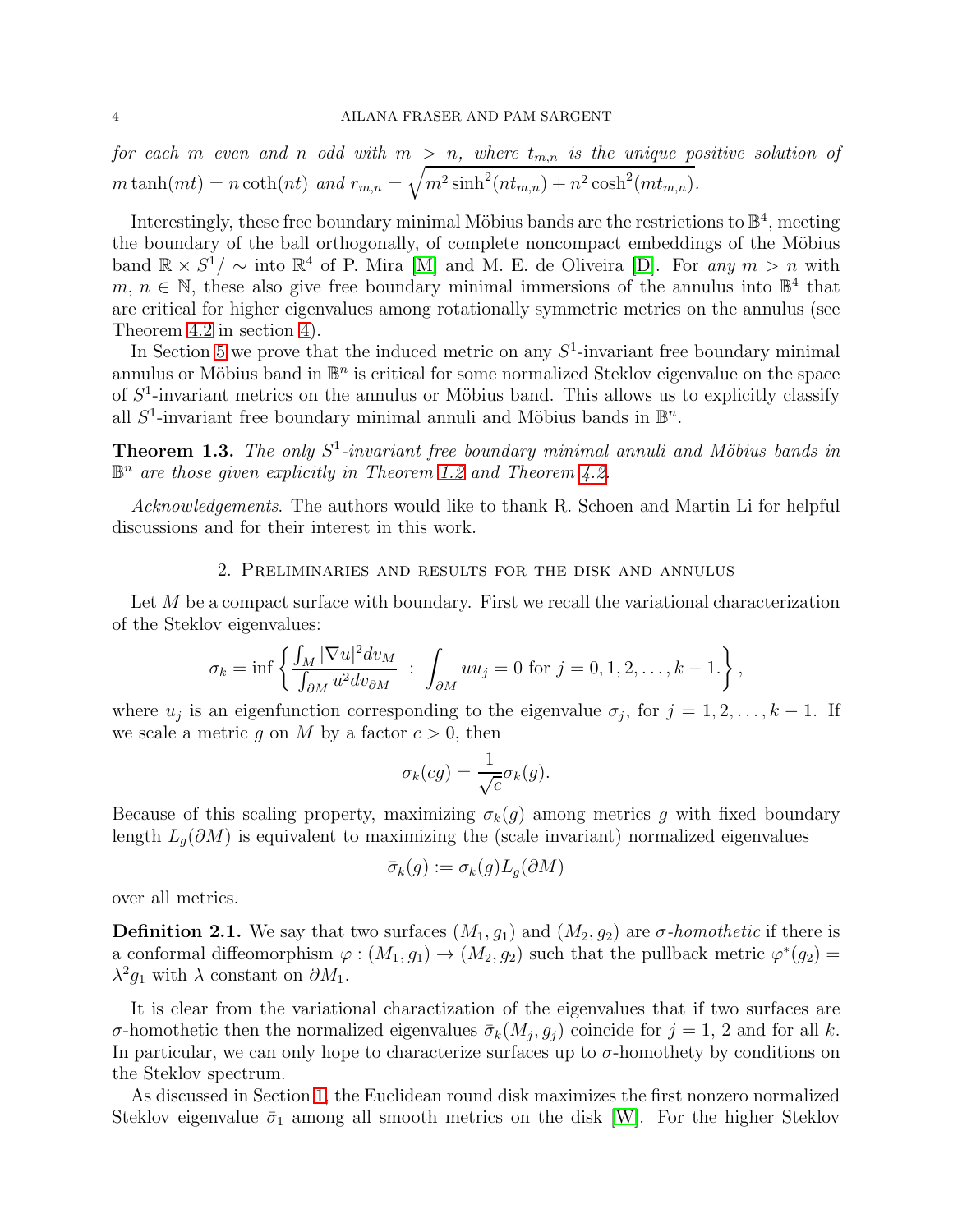eigenvalues, for each  $k \geq 1$  there is a sharp upper bound on  $\bar{\sigma}_k(g)$  for any smooth metric g on the disk ([\[HPS\]](#page-18-4), [\[GP\]](#page-17-3)), but the upper bound is not achieved for any  $k \geq 2$  ([\[GP\]](#page-17-3), [\[FS4\]](#page-17-4)).

For surfaces with boundary, the next natural case to consider after the disk is the annulus. For the first normalized Steklov eigenvalue on the annulus, A. Fraser and R. Schoen [\[FS3,](#page-17-0) Theorem 6.7] proved existence of a maximizing metric and a sharp upper bound:

<span id="page-4-0"></span>**Theorem 2.2** ([\[FS3\]](#page-17-0)). For any metric g on the annulus  $M$  we have

$$
\sigma_1(g)L_g(\partial M) \le (\sigma_1 L)_{cc} \approx 4\pi/1.2
$$

with equality if and only if  $(M, g)$  is  $\sigma$ -homothetic to the critical catenoid.

The critical catenoid is the unique portion of a suitably scaled catenoid centered at the origin inside the unit ball, that meets the boundary of the ball orthogonally. The explicit characterization of the maximizing metric in Theorem [2.2](#page-4-0) follows from a minimal surface uniqueness theorem, characterizing the critical catenoid as the unique free boundary immersion of the annulus into  $\mathbb{B}^n$  by first Steklov eigenfunctions. The main argument in the proof of this characterization involves showing that such a surface must be  $S^1$ -invariant. The  $S<sup>1</sup>$ -invariant case is analyzed in detail in [\[FS1,](#page-17-5) Section 3], where it is shown that the induced metric on the critical catenoid maximizes the first normalized Steklov eigenvalue among all rotationally symmetric metrics on the annulus.

X.-Q. Fan, L. F. Tam and G. Yu [\[FTY\]](#page-17-1) extended the analysis of rotationally symmetric metrics on the annulus and determined the supremum of the k-th nonzero normalized Steklov eigenvalue over all rotationally symmetric metrics on the annulus and showed that the supremum is achieved for all  $k > 2$ , but that the second nonzero normalized Steklov eigenvalue is not be achieved.

**Theorem 2.3** ([\[FTY\]](#page-17-1)). Let  $\sigma_k^{S^1}$  $\frac{S^1}{k}$  be the supremum of k-th normalized Steklov eigenvalue among all  $S^1$ -invariant metrics on the annulus. Then,

(i)  $\sigma_2^{S^1} = 4\pi$ . Moreover,  $\bar{\sigma}_2(g_T) \rightarrow 4\pi$  as  $T \rightarrow \infty$ , where  $g_T = dt^2 + d\theta^2$  on the cylinder  $[0, T] \times \mathbb{S}^1$ , and the supremum  $4\pi$  is not achieved.

(ii)  $\sigma_{2k-1}^{S^1} = 4k\pi/t_{1,0}$  for all  $k \ge 1$ , where  $t_{1,0}$  is the unique positive solution of  $\tanh t = 1/t$ , and is achieved by the induced metric on the k-critical catenoid  $u: [-t_{1,0}/k, t_{1,0}/k] \times S^1 \to \mathbb{B}^3$ 

$$
u(t, \theta) = \frac{1}{r_{1,0}} \left( \cosh(kt) \cos(k\theta), \cosh(kt) \sin(k\theta), kt \right)
$$

where  $r_{1,0} = \sqrt{t_{1,0}^2 + \cosh^2 t_{1,0}}$ .

(iii)  $\sigma_{2k}^{S^1} = 4k\pi \tanh(kt_{k,1}/2)$  for  $k > 1$ , where  $t_{k,1}$  is the unique positive solution of  $k \tanh(kt) = \coth(t)$ , and is achieved by the induced metric from the free boundary minimal *immersion given by*  $u : [-t_{k,1}, t_{k,1}] \times S^1 \to \mathbb{B}^4$ 

$$
u(t,\theta) = \frac{1}{r_{k,1}}(k\sinh(t)\cos(\theta), k\sinh(t)\sin(\theta), \cosh(kt)\cos(k\theta), \cosh(kt)\sin(k\theta))
$$
  
where  $r_{k,1} = \sqrt{k^2\sinh^2(t_{k,1}) + \cosh^2(kt_{k,1})}$ .

Notice that in (iii),  $u(t, \theta) = u(-t, \theta + \pi)$  and so the image surface is a free boundary minimal Möbius band in  $\mathbb{B}^4$ . As we will see in the next section, these free boundary minimal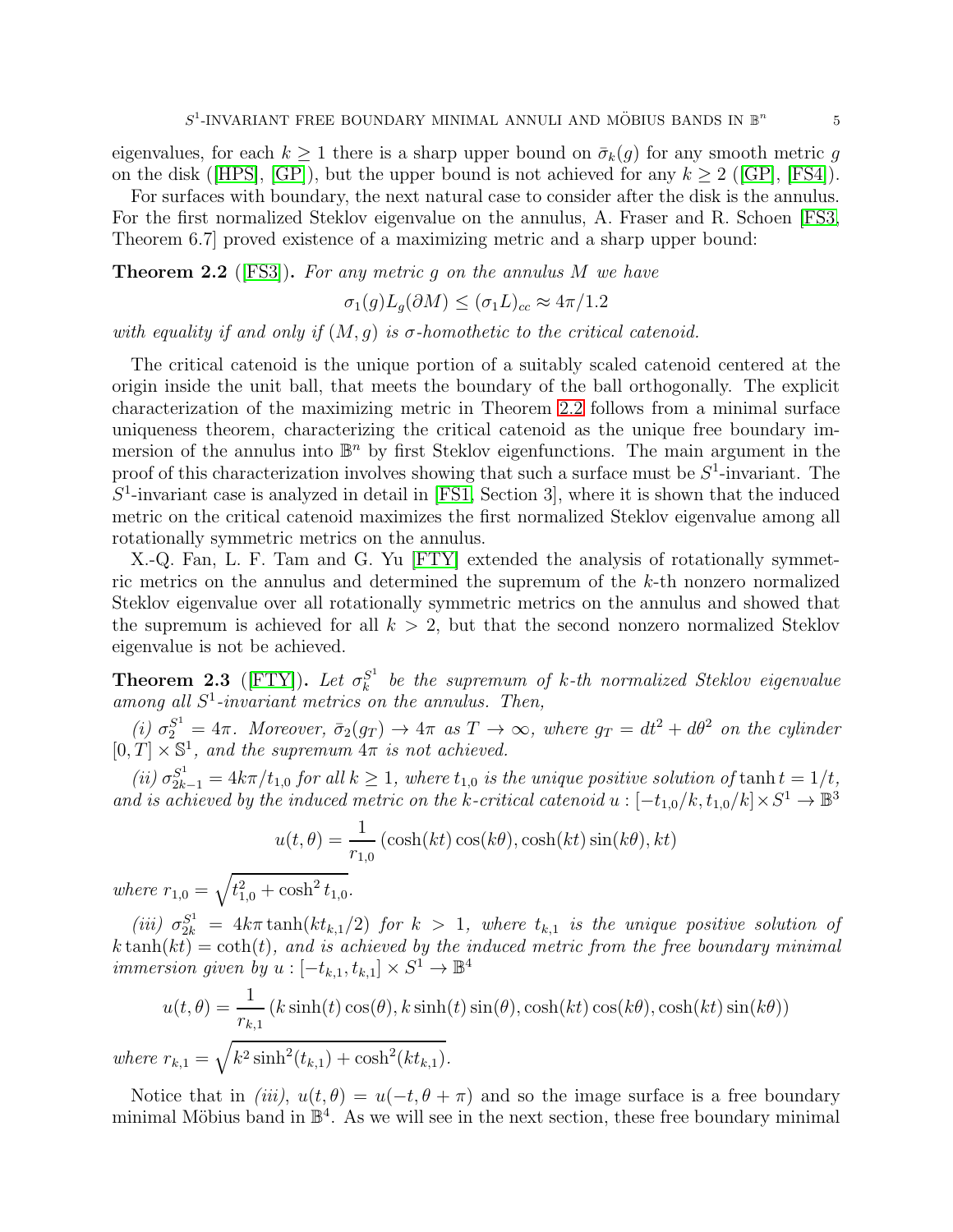### 6 AILANA FRASER AND PAM SARGENT

<span id="page-5-0"></span>Möbius bands are maximizers for the Steklov eigenvalues on the space of  $S^1$ -invariant metrics on the Möbius band.

## 3. MAXIMIZING METRICS ON THE MÖBIUS BAND

In [\[FS3\]](#page-17-0), A. Fraser and R. Schoen proved existence of a metric that maximizes the first nonzero normalized Steklov eigenvalue among all smooth metrics on the Möbius band. Moreover, they explicitly characterized the maximizing metric as the induced metric from a proper free boundary minimal embedding of the Möbius band into  $\mathbb{B}^4$  by first Steklov eigenfunctions, and obtained a sharp upper bound for the first eigenvalue ([\[FS3,](#page-17-0) Theorem 7.5]):

**Theorem 3.1** ([\[FS3\]](#page-17-0)). For any metric q on the Möbius band M we have

$$
\sigma_1(g)L_g(\partial M) \le (\sigma_1 L)_{cmb} = 2\pi\sqrt{3}
$$

with equality with equality if and only if  $(M, g)$  is  $\sigma$ -homothetic to the critical Möbius band.

As in the case of the annulus, the explicit characterization of the maximizing metric follows from a minimal surface uniqueness theorem, characterizing the "critical Möbius band"  $(defined in Proposition 3.2)$  $(defined in Proposition 3.2)$  as the unique free boundary immersion of the Möbius band into  $\mathbb{B}^n$  by first Steklov eigenfunctions. The main argument in the proof of this characterization involves showing that such a surface must be  $S^1$ -invariant. The  $S^1$ -invariant case is analyzed in detail in [\[FS3,](#page-17-0) Proposition 7.1]:

<span id="page-5-1"></span>**Proposition 3.2** ([\[FS3\]](#page-17-0)). There is a minimal embedding of the Möbius band  $\mathbb{R} \times S^1/\sim$ , with the identification  $(t, \theta) \sim (-t, \theta + \pi)$ , into  $\mathbb{R}^4$  given by

$$
u(t, \theta) = (2\sinh(t)\cos(\theta), 2\sinh(t)\sin(\theta), \cosh(2t)\cos(2\theta), \cosh(2t)\sin(2\theta)).
$$

For a unique choice of T the restriction of  $\varphi$  to  $[-T, T] \times S^1$  defines a proper embedding into a ball by first Steklov eigenfunctions. We may rescale the radius of the ball to 1 to get the critical Möbius band. Explicitly T is the unique positive solution of  $2 \tanh 2t = \coth t$ . Moreover, the maximum of  $\sigma_1 L$  over all  $S^1$ -invariant metrics on the Möbius band is  $2\pi\sqrt{3}$ and is uniquely achieved (up to conformal changes of the metric that are constant on the boundary) by the critical Möbius band.

In this section, we extend the analysis of  $S^1$ -invariant metrics on the Möbius band of [\[FS3\]](#page-17-0) and consider the problem of maximizing the k-th normalized Steklov eigenvalue on the Möbius band over all  $S^1$ -invariant metrics. We show that this problem is solvable for all  $k$ , i.e. for each  $k$ , among all  $S^1$ -invariant metrics on the Möbius band, there is a metric that maximizes the k-th normalized Steklov eigenvalue and it is achieved by a free boundary minimal Möbius band in  $\mathbb{B}^4$ . This is in contrast to the case of the annulus, where the supremum of the second normalized eigenvalue is not achieved [\[FTY\]](#page-17-1).

Any Riemannian Möbius band is conformal to  $M_T := [-T, T] \times S^1/\sim$  for some  $T > 0$ , where  $(t, \theta) \sim (t', \theta')$  if  $t' = -t$  and  $\theta' = \theta + \pi$ , with the flat metric  $dt^2 + d\theta^2$ . We refer to T as the *conformal modulus* of the Möbius band. We consider  $S^1$ -invariant metrics on the Möbius band; that is, conformal metrics on  $M_T$ , of the form

$$
g = f(t)^2(dt^2 + d\theta^2)
$$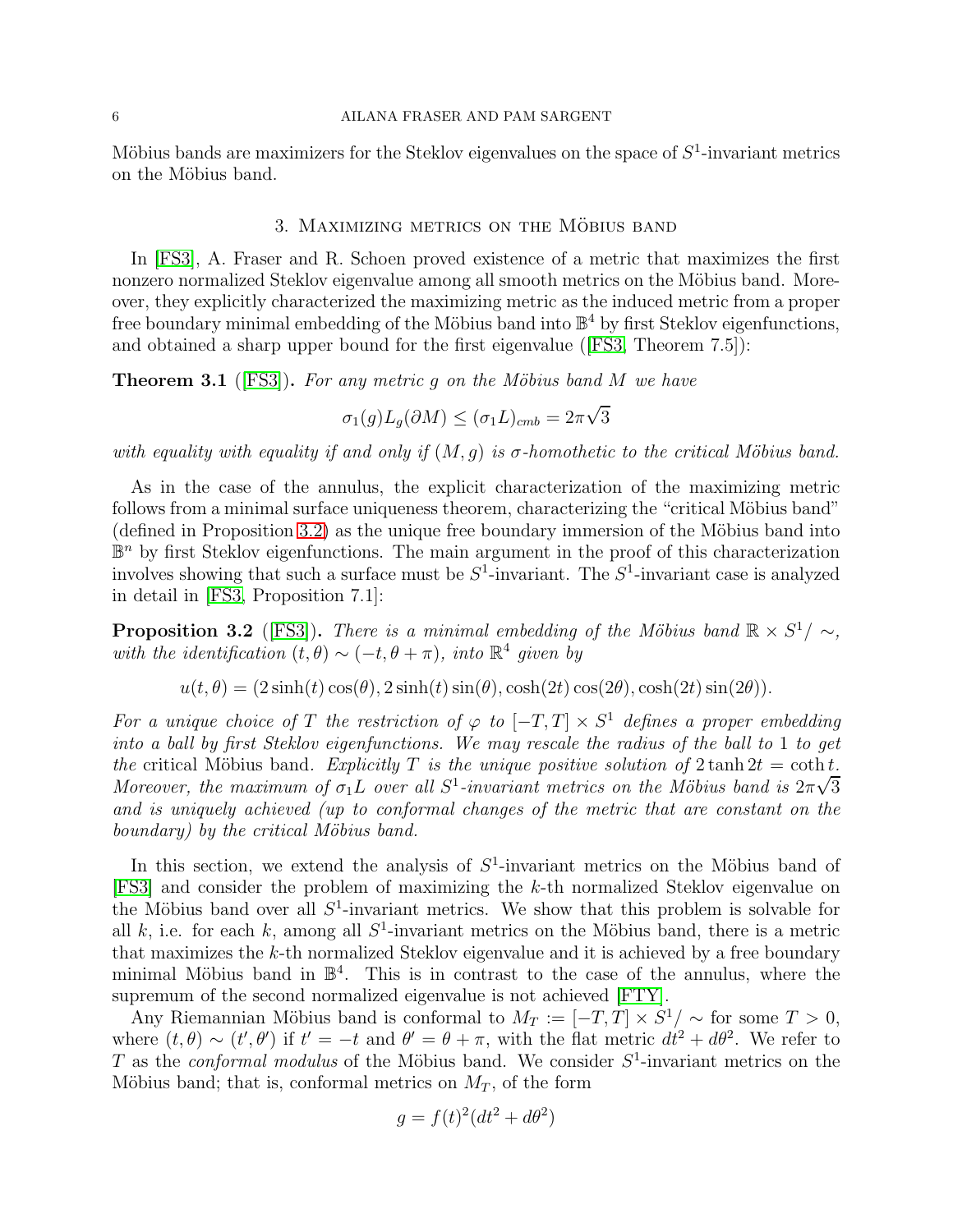where  $f : [-T, T] \to \mathbb{R}$  is a smooth function satisfying  $f(t) = f(-t)$ . Our goal is to determine the supremum, which we denote by  $\sigma_k^{S^1}$  $k<sup>S<sub>k</sub></sup>$ , of the k-th nonzero normalized Steklov eigenvalue among all  $S^1$ -invariant metrics on the Möbius band,

$$
\sigma_k^{S^1} := \sup_{T>0} \sup \{ \bar{\sigma}_k(g) : g = f^2(t) (dt^2 + d\theta^2) \text{ on } M_T \text{ with } f > 0, f(-t) = f(t) \}.
$$

First, we fix the conformal class  $T > 0$  and an  $S^1$ -invariant metric  $g = f(t)^2(dt^2 + d\theta^2)$  on M<sub>T</sub>. The outward unit normal vector at a boundary point  $(T, \theta)$  is given by  $\eta = f(T)^{-1} \frac{\partial}{\partial t}$ . A function  $u(t, \theta)$  on  $M_T$  satisfying  $u(t, \theta) = u(-t, \theta + \pi)$  is Steklov eigenfunction if it is a harmonic function on  $M_T$  such that  $u_\eta = \sigma u$  on  $\partial M_T$  for some  $\sigma \geq 0$ . Notice that  $u(t, \theta)$ is harmonic with respect to  $g = f(t)^2(dt^2 + d\theta^2)$  if it is harmonic with respect to the flat metric  $dt^2 + d\theta^2$ , and thus satisfies the equation  $u_{tt} + u_{\theta\theta} = 0$ . We may use the method of separation of variables to get  $u(t, \theta) = \alpha(t)\beta(\theta)$ , with  $\alpha(t) = \alpha(-t)$  and  $\beta(\theta) = \beta(\theta + \pi)$  and

$$
\frac{\alpha''(t)}{\alpha(t)} = -\frac{\beta''(\theta)}{\beta(\theta)} = k^2.
$$

We obtain solutions  $u(t, \theta)$  for each nonnegative integer k given by linear combinations of  $\sinh(kt)\sin(k\theta)$  and  $\sinh(kt)\cos(k\theta)$  when n is odd, and  $\cosh(kt)\sin(k\theta)$  and  $\cosh(kt)\cos(k\theta)$ when k is even. For  $k = 0$  the solutions are constants.

In order to be a Steklov eigenfunction we must have  $u_n = \sigma u$  on the boundary, or  $f(T)^{-1}u_t = \sigma u$  at the boundary point  $(T, \theta)$ . For  $k = 0$  we have  $u(t, \theta) = a$ , a constant, and  $\sigma = 0$ . For  $k \ge 1$  odd the eigenfunctions have  $\alpha(t) = a \sinh(kt)$  and the condition is

$$
kf(T)^{-1}\cosh(kT) = \sigma \sinh(kT).
$$

Therefore,  $\sigma = kf(T)^{-1} \coth(kT)$ . For  $k \ge 1$  even the eigenfunctions have  $\alpha(t) = a \cosh(kt)$ and the condition is

$$
kf(T)^{-1}\sinh(kT) = \sigma \cosh(kT).
$$

Therefore,  $\sigma = kf(T)^{-1} \tanh(kT)$ .

Thus, the nonzero Steklov eigenvalues are

$$
\lambda_k = \frac{2k}{f(T)} \tanh(2kT)
$$
, and  $\mu_k = \frac{(2k-1)}{f(T)} \coth((2k-1)T)$ ,

 $k = 1, 2, \ldots$  The length of the boundary is  $L_q(\partial M_T) = 2\pi f(T)$ , and the normalized eigenvalues are

$$
\bar{\lambda}_k = 4\pi k \tanh(2kT)
$$
, and  $\bar{\mu}_k = 2\pi (2k - 1) \coth((2k - 1)T)$ ,

 $k = 1, 2, \ldots$  Notice that in each conformal class of metrics on the Möbius band (i.e. for each  $T > 0$ ), the normalized eigenvalues  $\bar{\lambda}_k$  and  $\bar{\mu}_k$  are constant on the space of  $S^1$ -invariant metrics in that conformal class (i.e. independent of f). We let  $\bar{\sigma}_k(T)$  denote the k-th normalized Steklov eigenvalue of any  $S^1$ -invariant metric on  $M_T$ . Then, the supremum of the k-th nonzero normalized Steklov eigenvalue among all  $S^1$ -invariant metrics on the Möbius band is

$$
\sigma_k^{S^1} = \sup_{T>0} \overline{\sigma}_k(T).
$$

In order to determine  $\sigma_k^{S^1}$  $\frac{S^1}{k}$  and prove Theorem [1.1](#page-2-1) and Theorem [1.2](#page-2-0) we will now prove a series of lemmas.

### <span id="page-6-0"></span>**Lemma 3.3.** Let  $k, l \geq 1$ . Then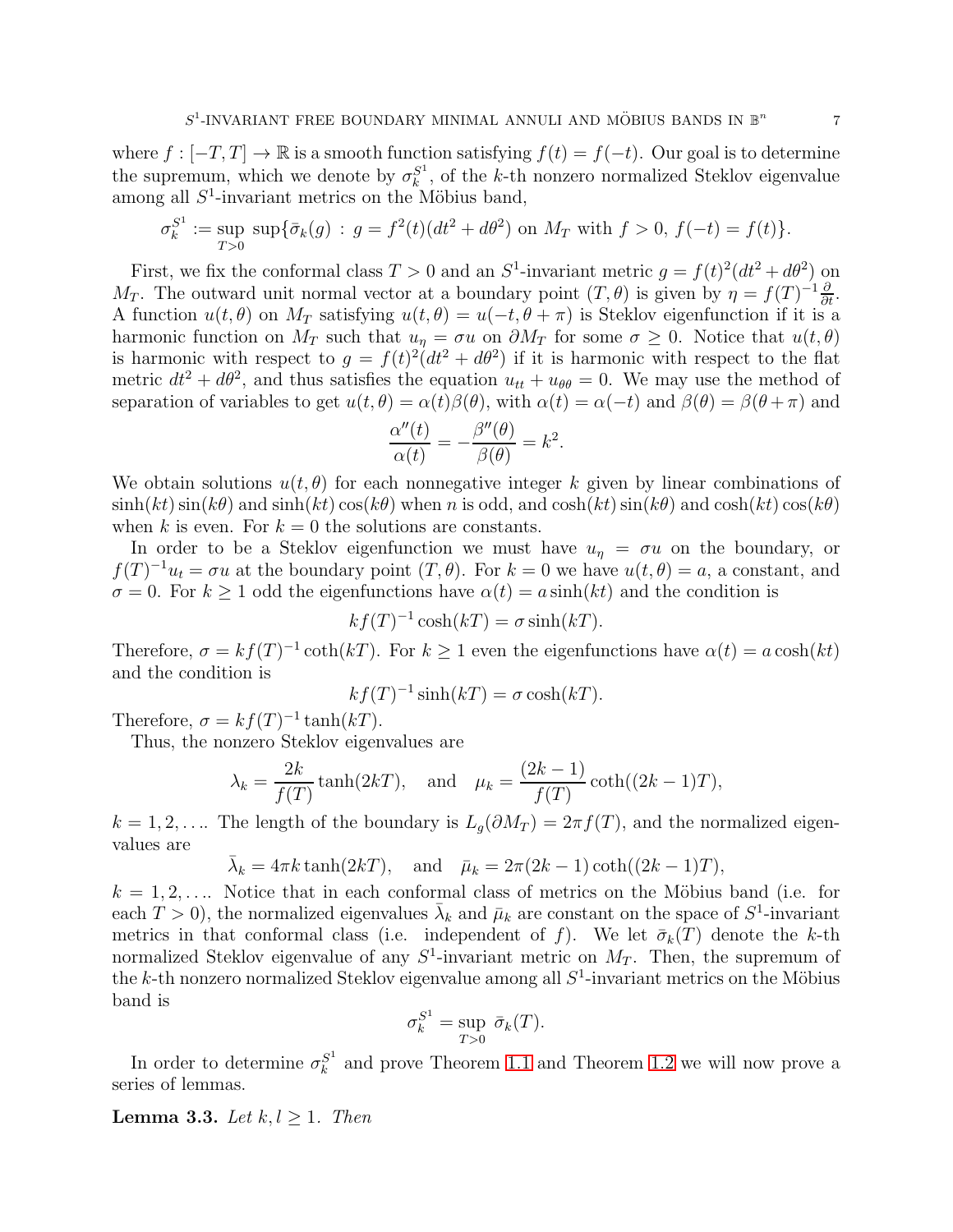- (i)  $\bar{\lambda}_k < \bar{\lambda}_{k+1}$ ,  $\bar{\mu}_l < \bar{\mu}_{l+1}$ . Furthermore,  $\bar{\lambda}_n < \bar{\mu}_{n+1}$  for  $n \geq 1$ , and each  $\bar{\lambda}_k$  and  $\bar{\mu}_l$  has multiplicity 2.
- (ii)  $\bar{\lambda}_k(T)$  is monotone increasing in T and  $\bar{\mu}_l(T)$  is monotone decreasing in T.
- (iii)  $\bar{\lambda}_k(\infty) := \lim_{T \to \infty} \bar{\lambda}_k(T) = 4\pi k$  and  $\bar{\mu}_l(\infty) := \lim_{T \to \infty} \bar{\mu}_l(T) = 2\pi(2l 1)$ .

Proof. First, (i) and (iii) are clear by direct calculation. Now, (ii) follows from the fact that

$$
\frac{d\bar{\lambda}_k}{dT} = 8\pi k^2 \text{sech}^2(2k) > 0 \quad \text{and} \quad \frac{d\bar{\mu}_l}{dT} = -2\pi (2l - 1)^2 \text{csch}^2((2l - 1)T) < 0.
$$

<span id="page-7-0"></span>**Lemma 3.4.** There exists  $T > 0$  such that  $\bar{\lambda}_k(T) = \bar{\mu}_l(T)$  if and only if  $l \leq k$ . Moreover, T is unique if it exists.

Proof. Let  $F_{k,l}(T) = \bar{\lambda}_k(T) - \bar{\mu}_l(T) = 2\pi (2k \tanh(2kT) - (2l-1)\coth((2l-1)T))$ . Then  $F_{k,l}(T)$  is continuous on  $(0,\infty)$  and

$$
\lim_{T \to 0} F_{k,l}(T) = -\infty \text{ and } \lim_{T \to \infty} F_{k,l}(T) = 2\pi (2k - (2l - 1)).
$$

Thus  $\lim_{T\to\infty} F_{k,l}(T) > 0$  if and only if  $l \leq k$ . Furthermore,  $F_{k,l}(T)$  is monotone increasing on  $(0, \infty)$  since  $\bar{\lambda}_k(T)$  is monotone increasing and  $\bar{\mu}_l(T)$  is monotone decreasing. Hence there exists a unique  $T > 0$  for which  $\bar{\lambda}_k(T) = \bar{\mu}_l(T)$  if and only if  $l \leq k$ .

**Definition 3.5.** For  $l \leq k$  let  $T_{k,l}$  be the unique positive number such that

$$
\bar{\lambda}_k(T_{k,l}) = \bar{\mu}_l(T_{k,l}).
$$

<span id="page-7-1"></span>**Lemma 3.6.** For  $l \leq k$ ,  $T_{k,l}$  is decreasing in k and increasing in l.

*Proof.* Since  $\bar{\lambda}_k(T) < \bar{\lambda}_{k+1}(T)$ , we have that

$$
\bar{\mu}_l(T_{k,l}) = \bar{\lambda}_k(T_{k,l}) < \bar{\lambda}_{k+1}(T_{k,l}).
$$

Hence,  $F_{k+1,l}(T_{k,l}) > 0$ , where  $F_{k,l}$  is as in the proof of Lemma [3.4,](#page-7-0) and, again,

$$
\lim_{T \to 0} F_{k+1,l}(T) = -\infty.
$$

Hence  $T_{k+1,l} < T_{k,l}$ . Similarly, if  $l+1 \leq k$ ,

$$
\bar{\lambda}_k(T_{k,l}) = \bar{\mu}_l(T_{k,l}) < \bar{\mu}_{l+1}(T_{k,l}),
$$

and so  $F_{k,l+1}(T_{k,l}) < 0$ . Since  $\lim_{t \to \infty} F_{k,l+1}(T) > 0$ , it follows that  $T_{k,l} < T_{k,l+1}$ .

For fixed  $k > 0$ , let  $s = \lfloor \frac{k}{2} \rfloor$  $\frac{k}{2}$ . By Lemma [3.6,](#page-7-1) we see that we can decompose  $[0, \infty)$  as

$$
[0,\infty) = \bigcup_{j=0}^{s} ([T_{k-j,j}, T_{k-j,j+1}) \cup [T_{k-j,j+1}, T_{k-j-1,j+1})),
$$

where we define  $T_{k,0} = 0$  and  $T_{k,l} = \infty$  if  $k < l$ .

 $\Box$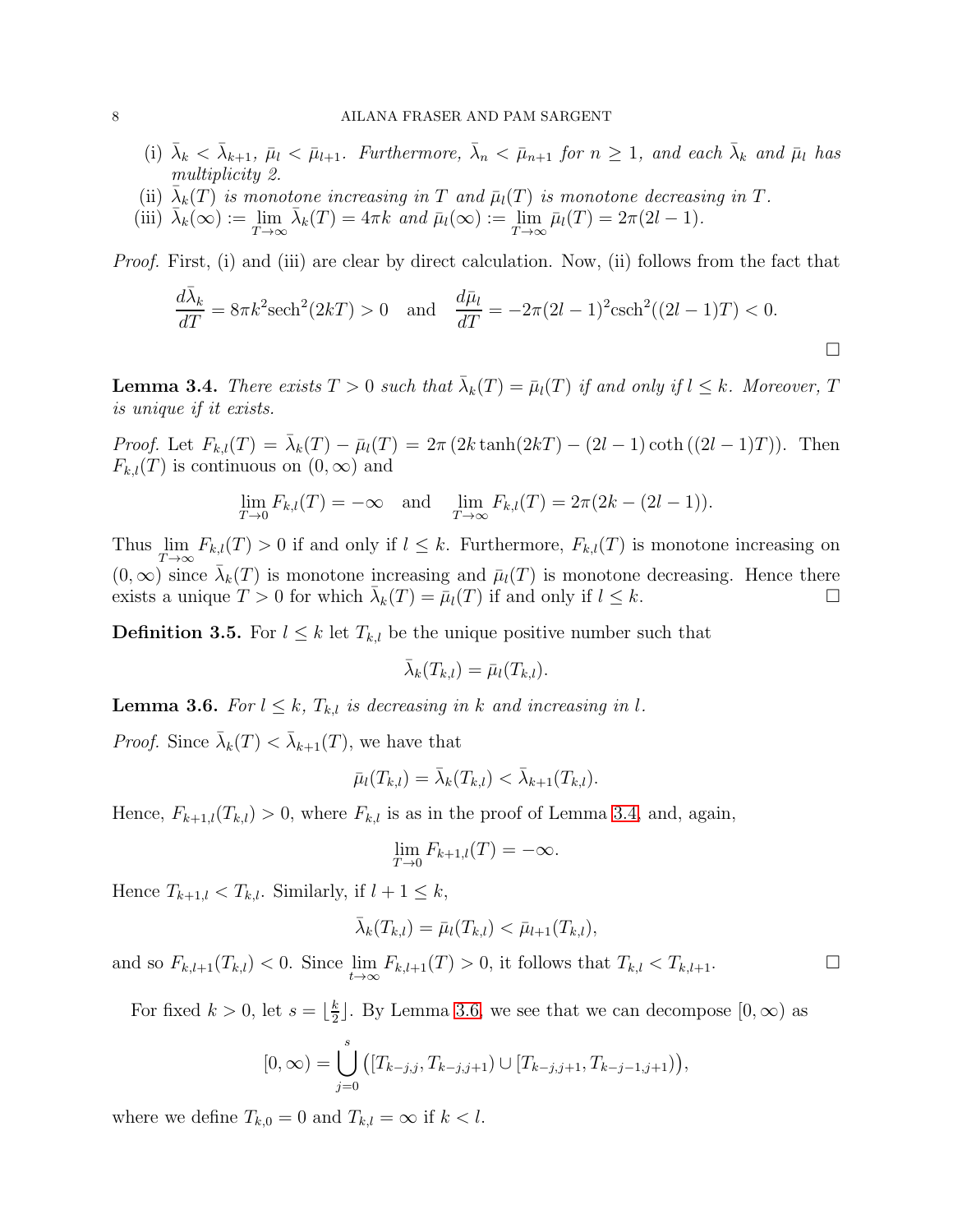<span id="page-8-0"></span>**Lemma 3.7.** For 
$$
k \geq 1
$$
,

$$
\bar{\sigma}_{2k-1}(T) = \bar{\sigma}_{2k}(T)
$$
\n
$$
= \begin{cases}\n\bar{\lambda}_{k-j}(T) \leq \bar{\lambda}_{k-j}(T_{k-j,j+1}) & \text{if } T \in [T_{k-j,j}, T_{k-j,j+1}), 0 \leq j \leq s \\
\bar{\mu}_{j+1}(T) \leq \bar{\lambda}_{k-j}(T_{k-j,j+1}) & \text{if } T \in [T_{k-j,j+1}, T_{k-j-1,j+1}), 0 \leq j \leq s \\
\bar{\lambda}_{k/2}(T) \leq \bar{\lambda}_{k/2}(\infty) & \text{if } T \in [T_{k-s,s}, \infty), s = \frac{k}{2}, k \text{ even} \\
\bar{\mu}_{(k+1)/2}(T) \leq \bar{\lambda}_{(k+1)/2}(T_{(k+1)/2,(k+1)/2}) & \text{if } T \in [T_{k-s,s+1}, \infty), s = \frac{k-1}{2}, k \text{ odd}\n\end{cases}
$$

*Proof.* We prove the result by induction on j. First consider the case when  $j = 0$  and suppose  $T \in (0, T_{k,1})$ . Then, since  $\bar{\lambda}_k(T)$  is increasing in T and  $\bar{\mu}_1(T)$  is decreasing in T by Lemma [3.3,](#page-6-0) we have that

$$
\bar{\lambda}_1(T) < \bar{\lambda}_2(T) < \cdots < \bar{\lambda}_k(T) < \bar{\lambda}_k(T_{k,1}) = \bar{\mu}_1(T_{k,1}) < \bar{\mu}_1(T) < \bar{\mu}_2(T) < \cdots
$$

Since each  $\bar{\lambda}_n(T)$  has multiplicity two,  $\bar{\sigma}_{2k-1}(T) = \bar{\sigma}_{2k}(T) = \bar{\lambda}_k(T) < \bar{\lambda}_k(T_{k,1})$ . Now suppose  $j = 0$  and  $T \in [T_{k,1}, T_{k-1,1})$ . Then,

$$
\bar{\lambda}_1(T) < \cdots < \bar{\lambda}_{k-1}(T) < \bar{\lambda}_{k-1}(T_{k-1,1}) = \bar{\mu}_1(T_{k-1,1}) < \bar{\mu}_1(T) \leq \bar{\mu}_1(T_{k,1}) = \bar{\lambda}_k(T_{k,1}) < \bar{\lambda}_k(T).
$$
\nSince  $\bar{\mu}_1(T)$  and each  $\bar{\lambda}_n(T)$  have multiplicity two,  $\bar{\sigma}_{2k-1}(T) = \bar{\sigma}_{2k}(T) = \bar{\mu}_1(T) \leq \bar{\mu}_1(T_{k,1}) = \bar{\lambda}_k(T_{k,1}).$ 

For  $1 \leq j \leq s$ , assuming the result holds for  $j-1$ , we show that it holds for j. First suppose  $T \in [T_{k-j,j}, T_{k-j,j+1})$ . By the induction hypothesis,  $\bar{\sigma}_{2k-1}(T) = \bar{\sigma}_{2k}(T) = \bar{\mu}_j(T)$ for  $T \in [T_{k-j+1,j}, T_{k-j,j})$ , and  $\bar{\sigma}_{2k-1}(T_{k-j,j}) = \bar{\sigma}_{2k}(T_{k-j,j}) = \bar{\mu}_j(T_{k-j,j}) = \bar{\lambda}_{k-j}(T_{k-j,j})$ . Since  $\bar{\mu}_j(T)$  is monotone decreasing in T,  $\bar{\lambda}_{k-j}(T)$  is monotone increasing in T, and each has multiplicity two, we must have  $\bar{\sigma}_{2k-1}(T) = \bar{\sigma}_{2k}(T) = \bar{\lambda}_{k-j}(T)$  for  $T \in [T_{k-j,j}, T_{k-j,j} + \varepsilon)$  for some  $\varepsilon > 0$ . Since for  $T \in (T_{k-j,j}, T_{k-j,j+1}),$ 

$$
\bar{\lambda}_{k-j}(T) < \bar{\lambda}_{k-j}(T_{k-j,j+1}) = \bar{\mu}_{j+1}(T_{k-j,j+1}) < \bar{\mu}_{j+1}(T)
$$

it follows that  $\bar{\sigma}_{2k-1}(T) = \bar{\sigma}_{2k}(T) = \bar{\lambda}_{k-j}(T) < \bar{\lambda}_{k-j}(T_{k-j,j+1})$  for all  $T \in [T_{k-j,j}, T_{k-j,j+1}).$ Now suppose  $T \in [T_{k-j,j+1}, T_{k-j-1,j+1})$ . Since

$$
\bar{\sigma}_{2k-1}(T_{k-j,j+1}) = \bar{\sigma}_{2k}(T_{k-j,j+1}) = \bar{\lambda}_{k-j}(T_{k-j,j+1}) = \bar{\mu}_{j+1}(T_{k-j,j+1}),
$$

 $\bar{\lambda}_{k-j}(T)$  is monotone increasing in T,  $\bar{\mu}_{j+1}(T)$  is monotone decreasing in T, and each has multiplicity two, we must have  $\bar{\sigma}_{2k-1}(T) = \bar{\sigma}_{2k}(T) = \bar{\mu}_{j+1}(T)$  for  $T \in [T_{k-j,j+1}, T_{k-j,j+1} + \varepsilon)$ for some  $\varepsilon > 0$ . Since for  $T \in (T_{k-j,j+1}, T_{k-j-1,j+1}),$ 

$$
\bar{\mu}_{j+1}(T) > \bar{\mu}_{j+1}(T_{k-j-1,j+1}) = \bar{\lambda}_{k-j-1}(T_{k-j-1,j+1}) > \bar{\lambda}_{k-j-1}(T)
$$

it follows that  $\bar{\sigma}_{2k-1}(T) = \bar{\sigma}_{2k}(T) = \bar{\mu}_{j+1}(T) \leq \bar{\lambda}_{k-j}(T_{k-j,j+1})$  for all  $T \in [T_{k-j,j+1}, T_{k-j-1,j+1}).$ 

For  $j = s$  and k even, we have  $s = k/2$ , and  $[T_{k-j,j}, T_{k-j,j+1}] = [T_{k-s,s}, \infty) = [T_{k/2,k/2}, \infty)$ . From above, we know that  $\bar{\sigma}_{2k-1}(T) = \bar{\sigma}_{2k}(T) = \bar{\mu}_s(T)$  for  $T \in [T_{k-s+1,s}, T_{k-s,s})$ . Since  $\bar{\sigma}_{2k-1}(T_{k-s,s}) = \bar{\sigma}_{2k}(T_{k-s,s}) = \bar{\mu}_s(T_{k-s,s}) = \bar{\lambda}_{k-s}(T_{k-s,s}), \bar{\mu}_s(T)$  is monotone decreasing in T,  $\bar{\lambda}_{k-s}(T)$  is monotone increasing in T, and each has multiplicity two, we must have  $\bar{\sigma}_{2k-1}(T)$  =  $\bar{\sigma}_{2k}(T) = \bar{\lambda}_{k-s}(T)$  for  $T \in [T_{k-s,s}, T_{k-s,s} + \varepsilon)$  for some  $\varepsilon > 0$ . Since for  $T \in (T_{k-s,s}, \infty)$ ,

$$
\bar{\lambda}_{k-s}(T) < \bar{\lambda}_{k-s}(\infty) = 4\pi(k-s) < 2\pi(2(s+1)-1) = \bar{\mu}_{s+1}(\infty) < \bar{\mu}_{s+1}(T)
$$

it follows that  $\bar{\sigma}_{2k-1}(T) = \bar{\sigma}_{2k}(T) = \bar{\lambda}_{k-s}(T) = \bar{\lambda}_{k/2}(T) < \bar{\lambda}_{k/2}(\infty)$  for all  $T \in [T_{k-s,s}, \infty)$ .

.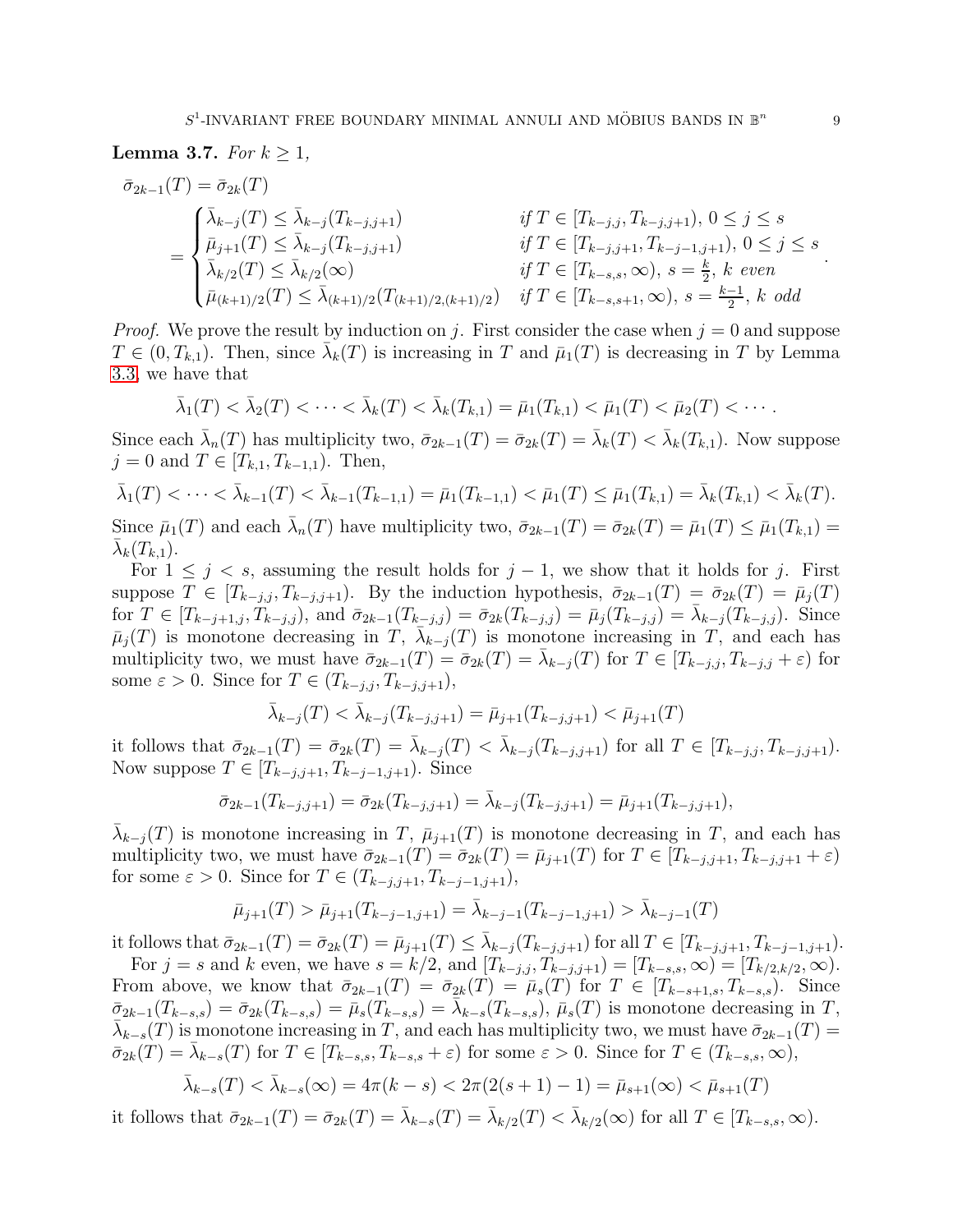For  $j = s$  and k odd, we have  $s = (k-1)/2$ . First suppose  $T \in [T_{k-s,s}, T_{k-s,s+1})$ . By the induction argument above with  $j = s$  it follows that  $\bar{\sigma}_{2k-1}(T) = \bar{\sigma}_{2k}(T) = \bar{\lambda}_{k-s}(T)$  $\bar{\lambda}_{k-s}(T_{k-s,s+1})$  for  $T \in [T_{k-s,s}, T_{k-s,s+1})$ . Now suppose

$$
T \in [T_{k-s,s+1}, T_{k-s-1,s+1}) = [T_{(k+1)/2,(k+1)/2}, \infty).
$$

Since  $\bar{\sigma}_{2k-1}(T_{k-j,j+1}) = \bar{\sigma}_{2k}(T_{k-j,j+1}) = \bar{\lambda}_{k-s}(T_{k-s,s+1}) = \bar{\mu}_{s+1}(T_{k-s,s+1}), \bar{\lambda}_{k-s}(T)$  is monotone increasing in T,  $\bar{\mu}_{s+1}(T)$  is monotone decreasing in T, and each has multiplicity two, we must have  $\bar{\sigma}_{2k-1}(T) = \bar{\sigma}_{2k}(T) = \bar{\mu}_{s+1}(T)$  for  $T \in [T_{k-s,s+1}, T_{k-s,s+1} + \varepsilon)$  for some  $\varepsilon > 0$ . Since for  $T \in (T_{k-s,s+1}, T_{k-s-1,s+1}),$ 

$$
\bar{\mu}_{s+1}(T) > \bar{\mu}_{s+1}(\infty) = 2\pi (2(s+1)-1) > 4\pi (k-s-1) = \bar{\lambda}_{k-s-1}(\infty) > \bar{\lambda}_{k-s-1}(T)
$$

it follows that  $\bar{\sigma}_{2k-1}(T) = \bar{\sigma}_{2k}(T) = \bar{\mu}_{s+1}(T) = \bar{\mu}_{(k+1)/2}(T) \le \bar{\lambda}_{(k+1)/2}(T_{(k+1)/2,(k+1)/2})$  for all  $T \in [T_{(k+1)/2,(k+1)/2},\infty)$ .

<span id="page-9-0"></span>Lemma 3.8. Let

$$
f(t) = \sinh(t)\cosh(t) - t
$$
 and  $g(t) = \frac{\sinh(t)\cosh(t) - t}{t^2}$ 

.

Then  $f(t) > 0$  and  $g'(t) > 0$  for all  $t > 0$ .

Proof. We have that

$$
f'(t) = \cosh^2(t) + \sinh^2(t) - 1
$$

$$
= 2\sinh^2(t)
$$

which is positive for  $t > 0$ . Since  $f(0) = 0$ , it follows that  $f(t) > 0$  for  $t > 0$ . Now

$$
g'(t) = \frac{f'(t)t^2 - 2tf(t)}{t^4} = \frac{2t(\sinh^2(t) + 1) - 2\sinh(t)\cosh(t)}{t^3}
$$

$$
= \frac{2t\cosh^2(t) - 2\sinh(t)\cosh(t)}{t^3}
$$

$$
= \frac{2\cosh(t)(t\cosh(t) - \sinh(t))}{t^3}.
$$

Let  $h(t) = t \cosh(t) - \sinh(t)$ . Then  $h(0) = 0$  and  $h'(t) = t \sinh(t) > 0$  for  $t > 0$ , and so  $f(t) > 0$  for  $t > 0$ . It follows that  $g'(t) > 0$  for  $t > 0$ .

<span id="page-9-1"></span>**Lemma 3.9.** Let  $x(a, b)$  be the unique positive solution of

$$
a \tanh(ax) = b \coth(bx)
$$

for  $a \geq b > 0$ . Let

$$
u(a,b) = a \tanh(ax(a,b)).
$$

Then  $u(a, b) < u(a + c, b - c)$  for  $a > b > c > 0$ .

Proof. Differentiating the first equation with respect to a yields

$$
\tanh(ax) + a \operatorname{sech}^{2}(ax)\left(x + a\frac{\partial x}{\partial a}\right) = -b^{2}\operatorname{csch}^{2}(bx) \cdot \frac{\partial x}{\partial a}
$$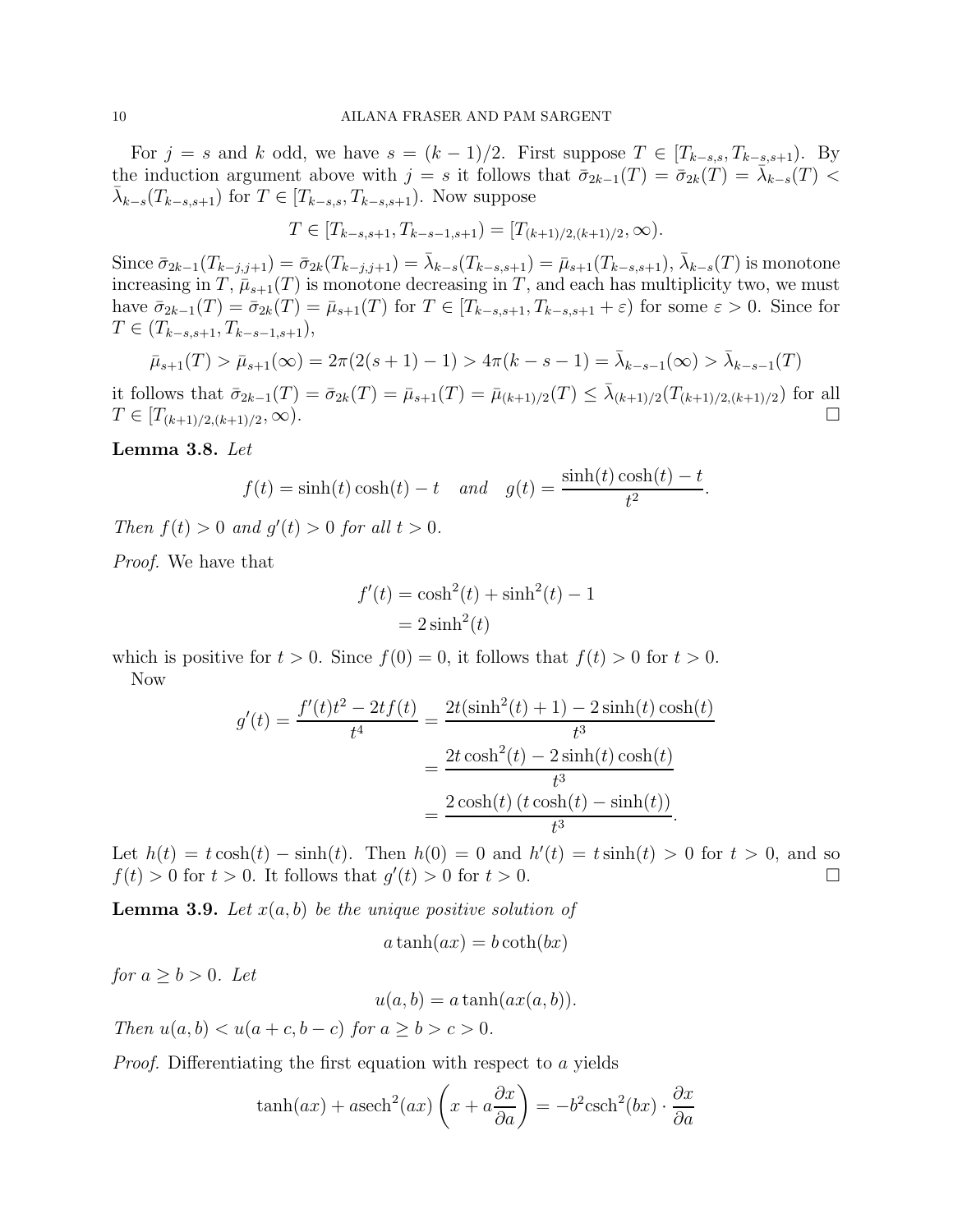and so

$$
\frac{\partial x}{\partial a} = \frac{-\tanh(ax) - ax \sech^2(ax)}{a^2 \sech^2(ax) + b^2 \csch^2(bx)} < 0.
$$

Similarly,

$$
\frac{\partial x}{\partial b} = \frac{\coth(bx) - b \operatorname{xcsch}^2(bx)}{a^2 \operatorname{sech}^2(ax) + b^2 \operatorname{csch}^2(bx)} = \frac{\sinh(bx) \cosh(bx) - bx}{\sinh^2(bx)(a^2 \operatorname{sech}^2(ax) + b^2 \operatorname{csch}^2(bx))} > 0,
$$

where we have used Lemma [3.8](#page-9-0) to conclude its sign.

Now, since  $u(a, b) = b \coth(bx(a, b))$  and  $\frac{\partial x}{\partial a} < 0$ ,

$$
\frac{\partial u}{\partial a} = -b^2 \text{csch}^2(bx) \cdot \frac{\partial x}{\partial a} > 0.
$$

Similarly,

$$
\frac{\partial u}{\partial b} = a^2 \text{sech}^2(ax) \cdot \frac{\partial x}{\partial b} > 0.
$$

Hence,

$$
\frac{\left(\frac{\partial u}{\partial a}\right)}{\left(\frac{\partial u}{\partial b}\right)} = \frac{b^2(\sinh(ax)\cosh(ax) + ax)}{a^2(\sinh(bx)\cosh(bx) - bx)} > \frac{b^2(\sinh(ax)\cosh(ax) - ax)}{a^2(\sinh(bx)\cosh(bx) - bx)} \ge 1
$$

by Lemma [3.8](#page-9-0) since  $a \geq b$ . Note that the inequality is strict when  $a > b$ . Thus, for  $f(t) = u(a + t, b - t),$ 

$$
f'(t) = \frac{\partial u}{\partial a} - \frac{\partial u}{\partial b},
$$

and so  $f'(t) > 0$  for  $t > 0$ . Hence  $u(a, b) < u(a + c, b - c)$  for  $a \ge b > c > 0$ .

<span id="page-10-0"></span>**Corollary 3.10.** For  $k \geq l > c > 0$  we have that

$$
\bar{\lambda}_k(T_{k,l}) < \bar{\lambda}_{k+c}(T_{k+c,l-c}).
$$

*Proof.* By Lemma [3.9,](#page-9-1) for  $k \ge l > c > 0$  we have that  $u(2k, 2l - 1) < u(2k + 2c, 2l - 1 - 2c)$ .<br>Hence  $\bar{\lambda}_k(T_{k,l}) < \bar{\lambda}_{k+c}(T_{k+c-l-c})$ . □ Hence  $\bar{\lambda}_k(T_{k,l}) < \bar{\lambda}_{k+c}(T_{k+c,l-c}).$ 

In particular, this tells us that

$$
\bar{\lambda}_{k-j+1}(T_{k-j+1,j}) < \bar{\lambda}_k(T_{k,1}),
$$

for  $2 \leq j < s$  and, when k is odd,

$$
\bar{\lambda}_{(k+1)/2}(T_{(k+1)/2,(k+1)/2}) < \bar{\lambda}_k(T_{k,1}).
$$

So, when k is odd, by Lemma [3.7](#page-8-0) we have that  $\bar{\sigma}_{2k-1}(T) = \bar{\sigma}_{2k}(T) \leq \bar{\lambda}_k(T_{k,1})$ , and when k is even,  $\bar{\sigma}_{2k-1}(T) = \bar{\sigma}_{2k}(T) \le \max(\bar{\lambda}_{k/2}(\infty), \bar{\lambda}_{k}(T_{k,1})).$ 

<span id="page-10-1"></span>**Lemma 3.11.** For  $k \geq 2$  even,

$$
\bar{\lambda}_{k/2}(\infty) < \bar{\lambda}_{k}(T_{k,1})
$$

*Proof.* Let  $T_k$  be the unique positive number such that

$$
2k\tanh(2kT_k) = \frac{1}{T_k}.
$$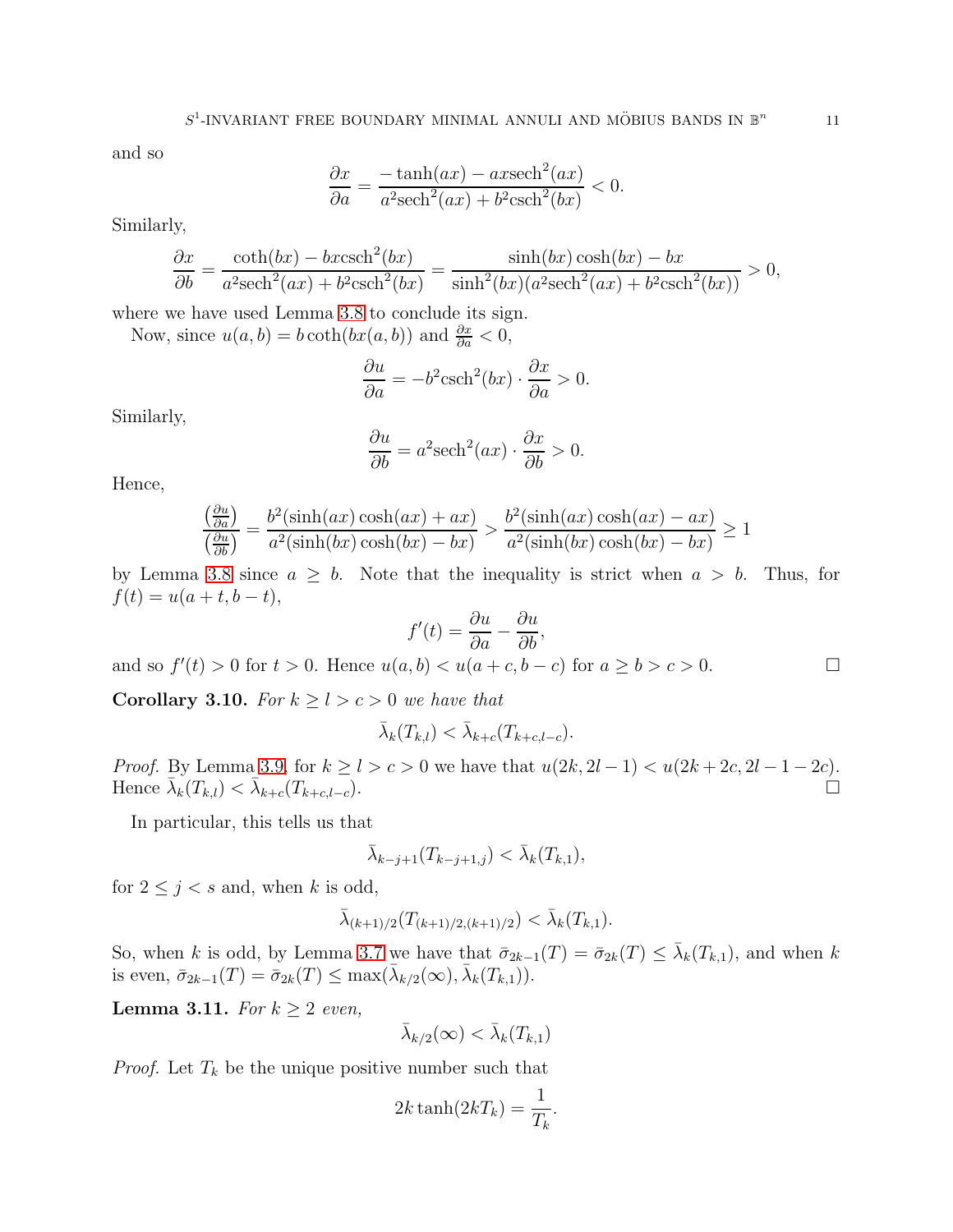Then tanh $(2kT_k) = 1/(2kT_k)$  and so  $T_{1/2} = 2kT_k$ . Also note that  $T_{1/2}$  is the unique positive solution of  $T = \coth T$  and  $T_{1/2} \approx 1.2 < 2$ . Therefore,

(3.1) 
$$
\bar{\lambda}_{\frac{k}{2}}(\infty) = \frac{4\pi k}{2} < \frac{4\pi k}{T_{1/2}} = \frac{2\pi}{T_k} = 4\pi k \tanh(2kT_k).
$$

If  $f(T) = \tanh T$ , then  $f'(T) = \operatorname{sech}^2 T$  and we have  $f'(0) = 1$  and  $f'(T) < 1$  for  $T > 0$ . Hence,  $\tanh T < T$ , or equivalently  $1/T < \coth T$ , for  $T > 0$ . Arguing as in Lemma [3.4](#page-7-0) and Lemma [3.6,](#page-7-1) since  $\lambda_k(T) = 4\pi k \tanh(2kT)$  is increasing in T,  $1/T$  and coth T are decreasing in T, and  $1/T < \coth T$  for  $T > 0$ , it follows that  $T_k < T_{k,1}$ . Using this in [\(3.1\)](#page-11-0), since tanh is increasing, we have that

<span id="page-11-0"></span>
$$
\bar{\lambda}_{\frac{k}{2}}(\infty) < 4\pi k \tanh(2kT_k) < 4\pi k \tanh(2kT_{k,1}) = \bar{\lambda}_k(T_{k,1}).
$$

Using these results, we are now ready to prove Theorem [1.1.](#page-2-1) We first determine the supremum  $\sigma_k^{S^1}$  $s<sup>1</sup>$  of the k-th normalized Steklov eigenvalue among all  $S<sup>1</sup>$ -invariant metrics on the Möbius band,  $\sigma_k^{S^1} = \sup_{T>0} \bar{\sigma}_k(T)$ , and show that we can always find an  $S^1$ -invariant metric that achieves  $\sigma_k^{S^1}$  $k<sup>S<sub>k</sub></sup>$ . We then use the eigenfunctions corresponding to these maximal Steklov eigenvalues to construct embedded free boundary minimal Möbius bands in  $\mathbb{B}^4$ .

Proof of Theorem [1.1.](#page-2-1) It follows directly from Lemma [3.7,](#page-8-0) Lemma [3.10](#page-10-0) and Lemma [3.11](#page-10-1) that for each  $k \geq 1$ ,

$$
\sigma_{2k-1}^{S^1} = \sigma_{2k}^{S^1} = 4\pi \tanh(2kT_{k,1}),
$$

and is attained precisely when  $T = T_{k,1}$ .

Consider  $u: [-T_{k,1}, T_{k,1}] \times S^1 / \sim \rightarrow \mathbb{R}^4$  given by

$$
u(t,\theta) = (2k\sinh(t)\cos(\theta), 2k\sinh(t)\sin(\theta), \cosh(2kt)\cos(2k\theta), \cosh(2kt)\sin(2k\theta)).
$$

First observe that

$$
|u(t,\theta)|^2 = 4k^2 \sinh^2(t) + \cosh^2(2kt).
$$

Suppose  $u(t, \theta) = u(t', \theta')$ . Then  $|u(t, \theta)|^2 = |u(t', \theta')|^2$ , and if  $t \neq 0$  the inverse function theorem implies that  $t = t'$ . If  $t = 0$  then we see immediately from the expression for u that  $t' = 0$ . In either case,  $t = t'$ , and the expression for u implies that  $\cos \theta = \cos \theta'$  and  $\sin \theta = \sin \theta'$ , so  $\theta = \theta'$ . Therefore, u is an embedding.

Since the component functions of  $u$  are Steklov eigenfunctions, they are harmonic functions. Furthermore,

$$
\frac{\partial u}{\partial t} = (2k \cosh(t) \cos(\theta), 2k \cosh(t) \sin(\theta), 2k \sinh(2kt) \cos(k\theta), k \sinh(2kt) \sin(2k\theta)),
$$
  

$$
\frac{\partial u}{\partial \theta} = (-2k \sinh(t) \sin(\theta), 2k \sinh(t) \cos(\theta), -2k \cosh(2kt) \sin(k\theta), 2k \cosh(2kt) \cos(2k\theta)).
$$

It follows that

$$
\frac{\partial u}{\partial t} \cdot \frac{\partial u}{\partial \theta} = 0
$$

and

$$
\left|\frac{\partial u}{\partial t}\right|^2 = 4k^2 \left(\cosh^2(t) + \sinh^2(2kt)\right) = 4k^2 \left(\sinh^2(t) + \cosh^2(2kt)\right) = \left|\frac{\partial u}{\partial \theta}\right|^2.
$$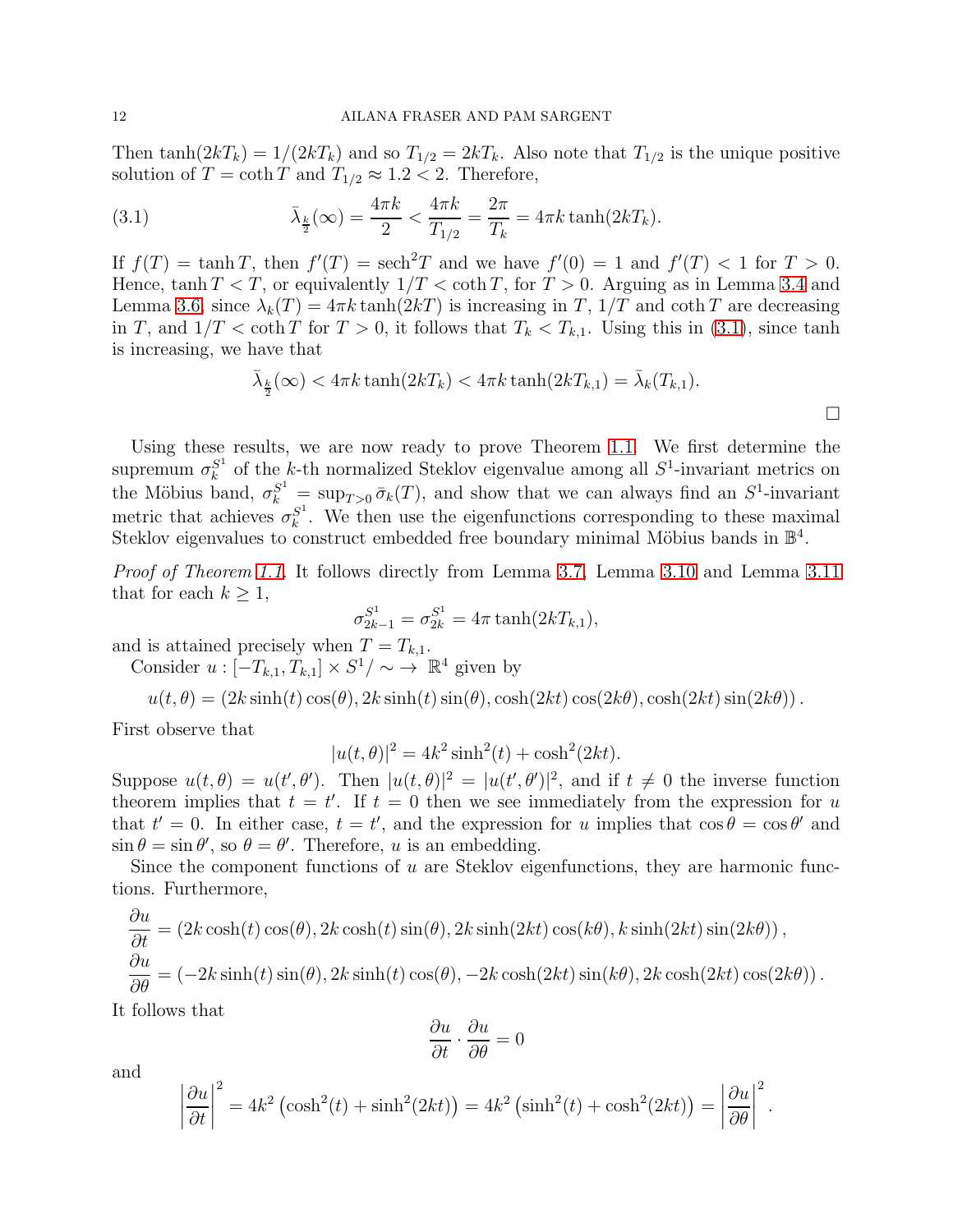Hence, u is also conformal. Therefore u is a minimal embedding. Moreover,  $|u|$  is constant on  $\partial M_{T_{k,1}},$  equal to

$$
R_k := \sqrt{4k^2 \sinh^2(T_{k,1}) + \cosh^2(2kT_{k,1})}.
$$

It follows from the maximum principle that u defines a surface contained in a ball centred at the origin of radius  $R_k$ , with boundary lying on the boundary of the ball. Furthermore, each component function of u is a Steklov eigenfunction with eigenvalue  $4\pi \tanh(2kT_{k,1})$ , and so on  $\partial M_{T_{k,1}}$  we have that

$$
\frac{\partial u}{\partial \eta} = 4\pi \tanh(2kT_{k,1}) u
$$

is orthogonal to the boundary of the ball. Therefore,  $u(M_{T_{k,1}})$  is an embedded free boundary minimal surface in the ball of radius  $R_k$ . We may then rescale u to obtain a free boundary minimal embedding of the Möbius band into  $\mathbb{B}^4$ ,

$$
\tilde{u} := \frac{1}{R_k} u : [-T_{k,1}, T_{k,1}] \times S^1 / \sim \to \mathbb{B}^4.
$$

#### 4. Critical metrics on the annulus and Möbius band

<span id="page-12-0"></span>In this section we prove more generally that the critical metrics of the Steklov eigenvalues among  $S<sup>1</sup>$ -invariant metrics on the Möbius band are given by explicit embedded free boundary minimal Möbius bands in  $\mathbb{B}^4$ , using the analysis of the Steklov spectrum of  $S^1$ -invariant metrics on the Möbius band from the previous section. Similarly, we show that the critical metrics of the Steklov eigenvalues among  $S^1$ -invariant metrics on the annulus are given by explicit free boundary minimal annuli in  $\mathbb{B}^3$  and  $\mathbb{B}^4$ , using the analysis of [\[FTY\]](#page-17-1). As a consequence, we obtain new explicit families of free boundary minimal annuli and Möbius bands in B 4 . Although it is relatively clear in our specific context, we begin this section by giving a precise definition of what we mean by 'critical metric'.

It follows from the explicit analysis of the Steklov eigenvalues of  $S<sup>1</sup>$ -invariant metrics on the annulus and Möbius band ([\[FS1,](#page-17-5) Section 3], [\[FTY\]](#page-17-1), [\[FS3,](#page-17-0) Section 7], and Section [3\)](#page-5-0) that the multiplicity of any Steklov eigenvalue of an  $S^1$ -invariant metric is either 1, 2, or 3 for the annulus, and either  $2$  or  $4$  for the Möbius band. Moreover, the analysis shows that if  $g(t)$  is a smooth family of  $S^1$ -invariant metrics on M with  $g(0) = g$ , and m is the dimension of the eigenspace  $E_k(g)$ , then there are smooth functions  $\Lambda_1(t), \ldots, \Lambda_m(t)$  such that  $\Lambda_i(t)$ ,  $i = 1, \ldots, m$ , is an eigenvalue of  $(M, g(t))$ ,  $\Lambda_1(0) = \cdots = \Lambda_m(0) = \sigma_k(g)$ , and there exist  $\delta > 0$  and  $1 \leq p, q \leq m$  such that

$$
\sigma_k(g(t)) = \begin{cases} \Lambda_p(t) & \text{for } t \in (-\delta, 0) \\ \Lambda_q(t) & \text{for } t \in (0, \delta). \end{cases}
$$

Furthermore, left and right hand derivatives of  $\sigma_k(t)$  exist at  $t = 0$  and

$$
\dot{\sigma}_k(0^-) = \dot{\Lambda}_p(0)
$$

and

$$
\dot{\sigma}_k(0^+) = \dot{\Lambda}_q(0).
$$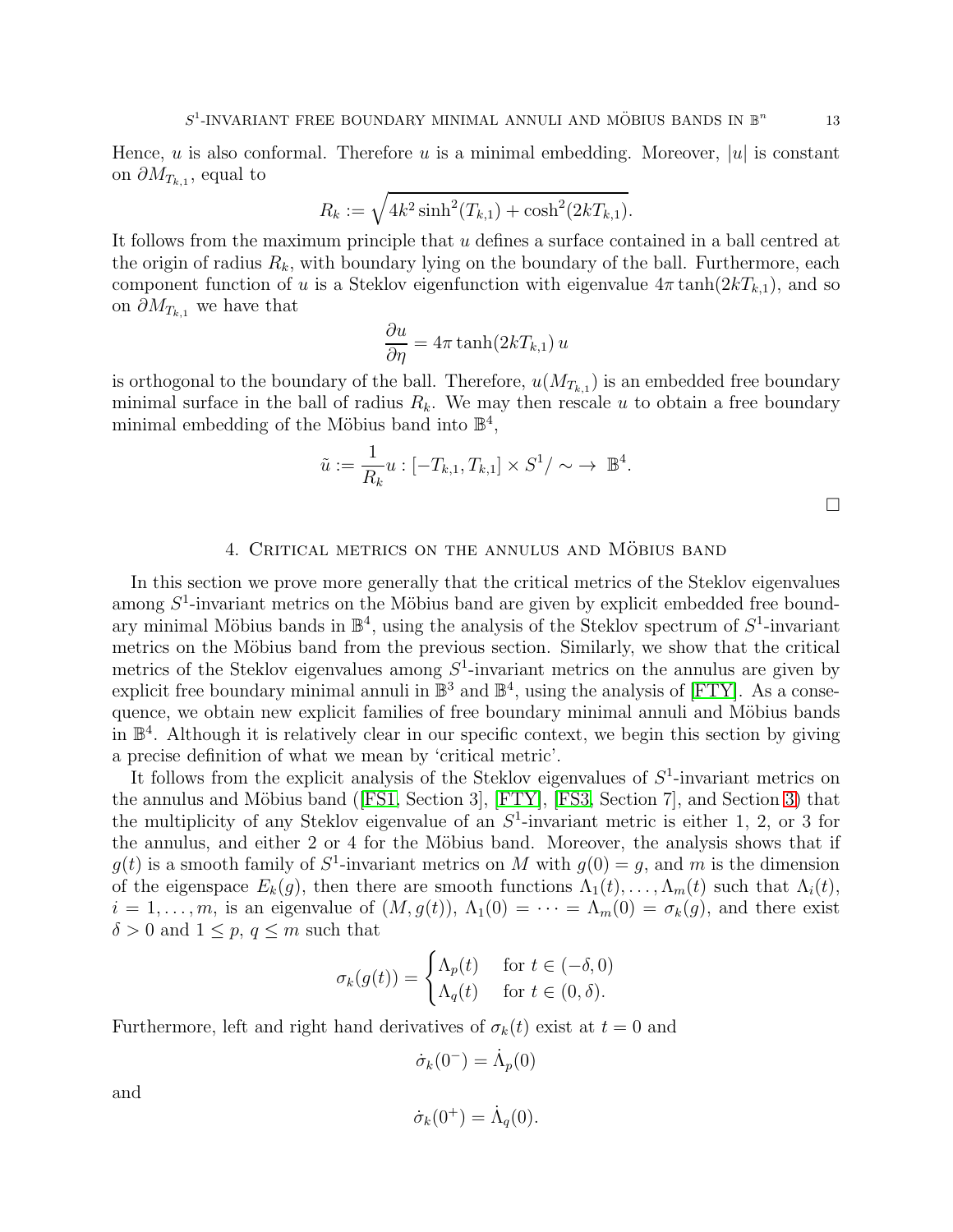**Definition 4.1.** We say that an  $S^1$ -invariant metric g on M (the annulus or Möbius band) is *critical* for the functional  $\sigma_k$  on the space of  $S^1$ -invariant metrics on M if for any smooth family of metrics  $g(t)$  with  $g(0) = 0$  with fixed boundary length,  $\dot{\sigma}_k(0^-) \cdot \dot{\sigma}_k(0^+) \leq 0$ .

It is clear that if g is a locally maximizing or locally minimizing metric of  $\sigma_k$  on the space of  $S^1$ -invariant metrics, then g is a critical metric. It follows from the explicit analysis of  $S<sup>1</sup>$ -invariant metrics on the annulus and Möbius band that these are the only types of critical metrics.

We first consider the case of the Möbius band and prove Theorem [1.2.](#page-2-0)

*Proof of Theorem [1.2.](#page-2-0)* It follows from the proof of Lemma [3.7](#page-8-0) that for each  $k \geq 1$  and  $0 \leq j \leq s-1$ ,  $\bar{\sigma}_{2k-1}(T) = \bar{\sigma}_{2k}(T)$  has a local maximum of  $\bar{\lambda}_{k-j}(T_{k-j,j+1})$  at  $T = T_{k-j,j+1}$ and a local minimum of  $\bar{\lambda}_{k-j-1}(T_{k-j-1,j+1})$  at  $T = T_{k-j-1,j+1}$ , and for k odd and  $j = s$ ,  $\bar{\sigma}_{2k-1}(T) = \bar{\sigma}_{2k}(T)$  has a local maximum of  $\bar{\lambda}_{k-s}(T_{k-s,s+1})$  at  $T = T_{k-s,s+1}$ . Specifically, the critical points of the normalized Steklov eigenvalues  $\bar{\sigma}_i(T)$  are  $T = T_{k,l}$  for all  $k \geq l$ , and the critical values  $\bar{\sigma}_i(T_{k,l})$  have multiplicity four with eigenspace spanned by

$$
\begin{cases}\nx(t,\theta) = \sinh((2l-1)t)\cos((2l-1)\theta) \\
y(t,\theta) = \sinh((2l-1)t)\sin((2l-1)\theta) \\
z(t,\theta) = \cosh(2kt)\cos(2k\theta) \\
w(t,\theta) = \cosh(2kt)\sin(2k\theta).\n\end{cases}
$$

Consider  $u: [-T_{k,l}, T_{k,l}] \times S^1/\sim \rightarrow \mathbb{R}^4$  given by

$$
u(t, \theta) = \frac{1}{R_{k,l}} (2k x(t, \theta), 2k y(t, \theta), (2l - 1) z(t, \theta), (2l - 1) w(t, \theta))
$$

where

$$
R_{k,l} := \sqrt{4k^2 \sinh^2((2l-1)T_{k,l}) + (2l-1)^2 \cosh^2(2kT_{k,l})}.
$$

As in the proof of Theorem [1.1,](#page-2-1)  $u$  is a free boundary minimal embedding of the Möbius band  $M_{T_{k,l}}$  into  $\mathbb{B}^4$ .

In a similar way, we are also able to characterize the critical metrics of the normalized Steklov eigenvalues among  $S^1$ -invariant metrics on the annulus, using the analysis of [\[FTY\]](#page-17-1).

<span id="page-13-0"></span>**Theorem 4.2.** The critical metrics of the normalized Steklov eigenvalues  $\bar{\sigma}_k$  for  $k \geq 1$  over all  $S^1$ -invariant metrics on the annulus are (up to  $\sigma$ -homothety) the induced metrics on:

(i) The critical n-catenoid given by the immersion  $u: [-t_{1,0}/n, t_{1,0}/n] \times S^1 \to \mathbb{B}^3$ 

$$
u(t, \theta) = \frac{1}{r_n} (\cosh(nt) \cos(n\theta), \cosh(nt) \sin(n\theta), nt)
$$

for  $n = 1, 2, \ldots$ , where  $t_{1,0}$  is the unique positive solution of  $t_{\text{anh}} t = 1/t$  and

$$
r_n = \sqrt{\cosh^2(nt_{1,0}) + t_{1,0}^2}.
$$

(ii) The free boundary minimal annuli given by the immersions  $u: [-t_{m,n}, t_{m,n}] \times S^1 \to \mathbb{B}^4$ where  $u(t, \theta) =$ 

$$
\frac{1}{r_{m,n}}(m\sinh(nt)\cos(n\theta), m\sinh(nt)\sin(n\theta), n\cosh(mt)\cos(m\theta), n\cosh(mt)\sin(m\theta))
$$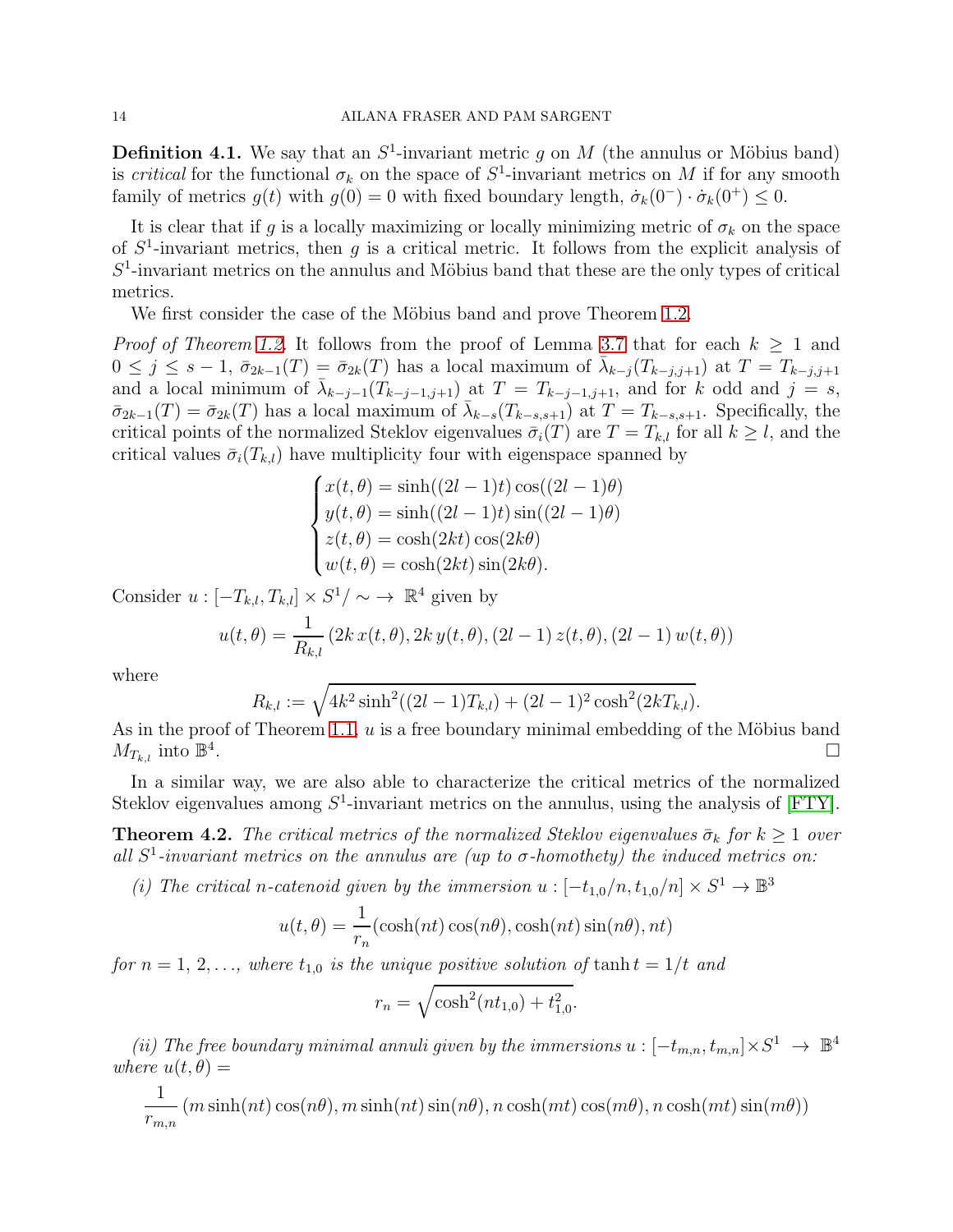for any  $m, n \in \mathbb{N}$  with  $m > n$ , where  $t_{m,n}$  is the unique positive solution of m tanh $(mt)$  =  $n \coth(nt)$  and

$$
r_{m,n} = \sqrt{m^2 \sinh^2(nt_{m,n}) + n^2 \cosh^2(mt_{m,n})}.
$$

Proof. The proof follows as in the proof of Theorem [1.2,](#page-2-0) using [\[FTY,](#page-17-1) Lemmas 2.4, 2.5, 2.6]. In the case of the annulus, the normalized Steklov eigenvalues of an  $S^1$ -invariant metric g on the annulus M depend not only on the conformal modulus  $T > 0$  of the annulus, but also on a parameter

$$
\beta = \frac{4\alpha}{(1+\alpha)^2},
$$

where  $\alpha$  is the ratio of the lengths of the two boundary components of the annulus  $(M, g)$ . We may assume  $\alpha > 1$ , in which case we have  $0 < \beta < 1$  with  $\beta = 1$  if and only if  $\alpha = 1$ . It follows from [\[FTY,](#page-17-1) Lemmas 2.4, 2.5] that the critical points (local maxima and minima) of the normalized Steklov eigenvalues  $\bar{\sigma}_i(\beta, T)$  among metrics with  $\beta$  fixed are  $T = t_{m,n}(\beta)$ (see [\[FTY,](#page-17-1) Definition 2.1]) for all m, n with  $m/n > \alpha$ . However, by [FTY, Proof of Lemma  $2.6(ii)$ ,

$$
\frac{d}{d\beta}\bar{\sigma}_i(\beta, t_{m,n}(\beta)) > 0.
$$

Therefore the critical points of the normalized Steklov eigenvalues among all  $S^1$ -invariant metrics are the points  $(\beta, T)$  with  $\beta = 1, T = t_{m,n}(1)$  with  $m > n$ . For  $n = 0$ , the corresponding critical value has multiplicity three with eigenspace spanned by

$$
\begin{cases}\nx(t,\theta) = \cosh(mt)\cos(m\theta) \\
y(t,\theta) = \cosh(mt)\sin(m\theta) \\
z(t,\theta) = t.\n\end{cases}
$$

For  $n \geq 1$ , the corresponding critical value has multiplicity four with eigenspace spanned by

$$
\begin{cases}\nx(t,\theta) = \sinh(nt)\cos(n\theta) \\
y(t,\theta) = \sinh(nt)\sin(n\theta) \\
z(t,\theta) = \cosh(mt)\cos(m\theta) \\
w(t,\theta) = \cosh(mt)\sin(m\theta)\n\end{cases}
$$

As in the proof of Theorem [1.1,](#page-2-1) we see that the critical metrics of the normalized Steklov eigenvalues are achieved by the induced metrics from the free boundary minimal immersions given in (i) and (ii), respectively, in the statement of the theorem.

# <span id="page-14-0"></span>5. CLASSIFICATION OF  $S^1$ -INVARIANT FREE BOUNDARY ANNULI AND MÖBIUS BANDS

In this section we give an explicit classification of all  $S<sup>1</sup>$ -invariant free boundary minimal annuli and Möbius bands in  $\mathbb{B}^n$ . Specifically, we show that the free boundary minimal annuli in Theorem [4.2](#page-13-0) and the free boundary minimal Möbius bands of Theorem [1.2](#page-2-0) are the only  $S^1$ -invariant free boundary minimal annuli and Möbius bands in  $\mathbb{B}^n$ . Here, we say that a free boundary minimal annulus or Möbius band is  $S^1$ -invariant if the induced metric is  $S^1$ invariant (in the sense discussed in section [3](#page-5-0) and [\[FTY\]](#page-17-1)). In order to give the classification, we show that the induced metric on any  $S^1$ -invariant free boundary annulus or Möbius band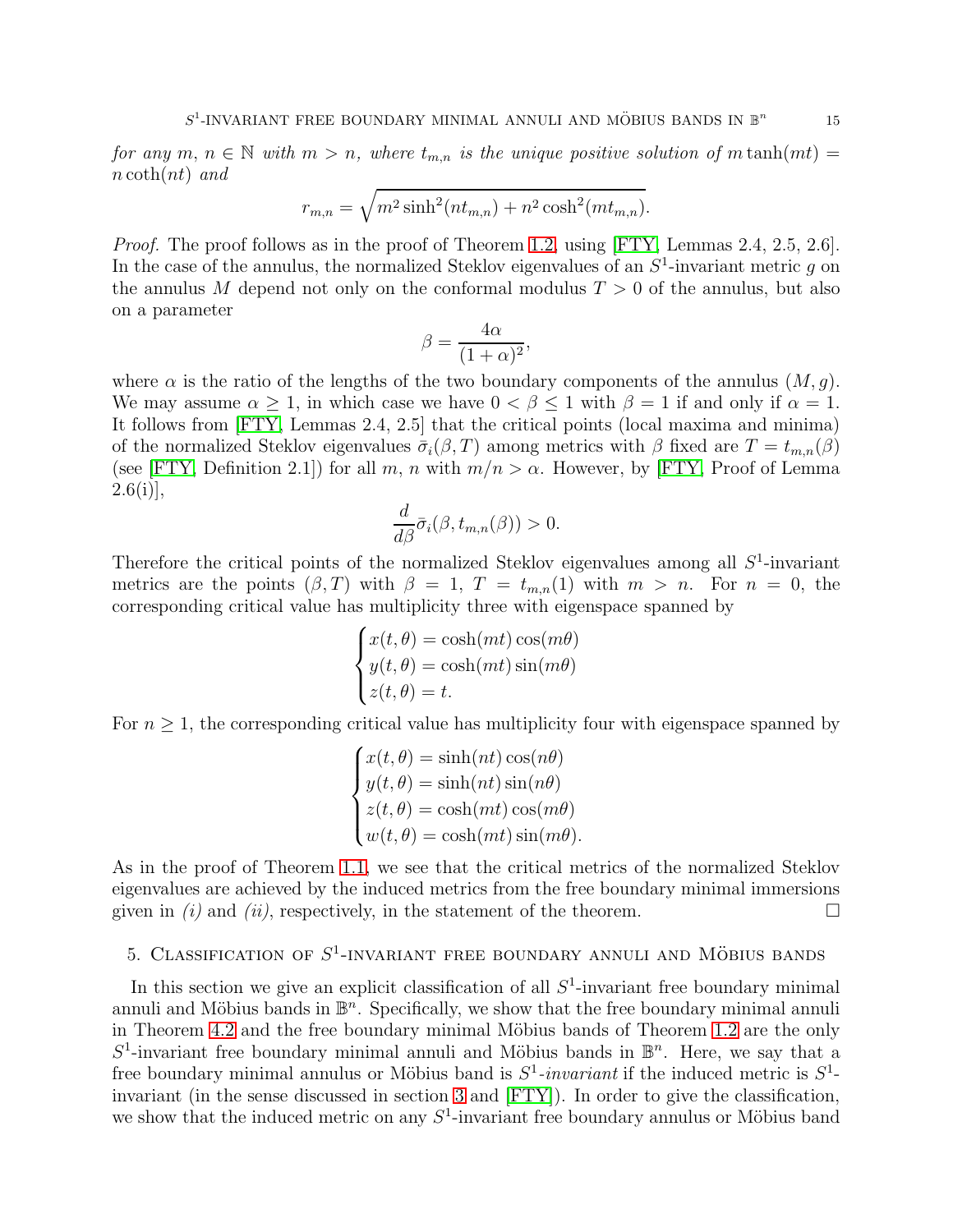in  $\mathbb{B}^n$  is critical for some normalized Steklov eigenvalue on the space of  $S^1$ -invariant metrics. The result then follows from Theorem [1.2](#page-2-0) and Theorem [4.2.](#page-13-0)

Let M be a compact surface with boundary, and let  $q(t)$  be a smooth family of metrics on M with  $g(t) = h(t)$ , where  $h(t) \in S^2(M)$  is a smooth family of symmetric  $(0, 2)$ -tensor fields on M. Denote by  $E_k(q(t))$  the eigenspace corresponding to the k-th Steklov eigenvalue  $\sigma_k(t)$ of  $(M, g(t))$ . In [\[FS2,](#page-17-7) Lemma 2.5] it is shown that  $\sigma_k(t)$  is a Lipschitz function of t, and if  $\dot{\sigma}_k(t)$  exists, then

$$
\dot{\sigma}_k(t) = Q_h(u)
$$

for any  $u \in E_k(g(t))$  with  $||u||_{L^2} = 1$ , where

$$
Q_h(u) = -\int_M \langle \tau(u), h \rangle \, da_t - \frac{\sigma_k(t)}{2} \int_{\partial M} u^2 h(T, T) \, ds_t.
$$

Here T is the unit tangent to  $\partial M$  for the metric  $g(t)$  and  $\tau(u)$  denotes the stress-energy tensor of u with respect to the metric  $q(t)$ ,

$$
\tau(u) = du \otimes du - \frac{1}{2} |\nabla u|^2 g.
$$

For a family of metrics  $g(t)$  with fixed boundary length, the length constraint on the boundary translates to

$$
\int_{\partial M} h(T,T) \, ds_t = 0.
$$

We let  $S_0^2(M, g)$  denote the space of smooth symmetric  $(0, 2)$ -tensor fields on M satisfying  $\int_{\partial M} h(T, T) ds = 0$ , where T is the unit tangent vector to  $\partial M$  with respect to the metric g.

<span id="page-15-0"></span>**Lemma 5.1.** Let  $g(t)$  be a smooth family of metrics on a compact surface M with boundary, with  $q(0) = q$ . Suppose  $\sigma$  is a Steklov eigenvalue of  $(M, q)$  with multiplicity m. Let  $k_1 <$  $\cdots < k_m$  be such that  $\sigma_{k_1}(g) = \cdots = \sigma_{k_m}(g) = \sigma$ , and let  $\mathcal{E}(t)$  be the direct sum of the eigenspaces corresponding to the distinct eigenvalues among  $\sigma_{k_1}(g(t)), \ldots, \sigma_{k_m}(g(t))$ . Then the L 2 -orthogonal projection

$$
P_t: L^2(\partial M, g(t)) \to \mathcal{E}(t)
$$

is continuous at  $t = 0$ .

*Proof.* Since  $\sigma_k(g(t))$  is a Lipschitz function of t for every  $k \geq 1$ , first we note that for  $|t| < \epsilon$ ,  $\sigma_{k_1}(g(t)) > \sigma_{k_1-1}(g(t))$  and  $\sigma_{k_m}(g(t)) < \sigma_{k_m+1}(g(t))$ . Therefore,  $\mathcal{E}(t)$  has dimension m for  $|t| < \epsilon$ . Let  $u_1(t), \ldots, u_m(t)$  be an orthonormal basis of  $\mathcal{E}(t)$  with respect to  $L^2(\partial M, g(t)),$ such that  $u_j(t)$  is a Steklov eigenfunction with eigenvalue  $\sigma_{k_j}(g(t))$ . Elliptic boundary estimates give bounds on  $u_i(t)$  up to  $\partial M$  that are independent of t. Hence for any sequence  $t_i \to 0$  there is a subsequence, which we continue to denote by  $t_i$ , such that  $u_j(t_i)$  converges in  $C^2(M)$  to a Steklov eigenfunction  $u_j$  of  $(M, g)$  with eigenvalue  $\sigma_{k_j}(g) = \sigma$  (see [\[FS4,](#page-17-4) Proof of Theorem 1.1 for details). It follows that  $u_1, \ldots, u_m$  is an orthonormal basis of  $\mathcal{E}(0)$ , and if  $f(t) \in L^2(\partial M, g(t))$  is a family of functions varying smoothly in t then

$$
\lim_{i \to \infty} P_{t_i}(f(t)) = \sum_{k=1}^m \left( \int_{\partial M} f(t_i) u_k(t_i) \right) u_k(t_i) \stackrel{i \to \infty}{\longrightarrow} \sum_{k=1}^m \left( \int_{\partial M} f(0) u_k \right) u_k = P_0(f(0)).
$$

 $\Box$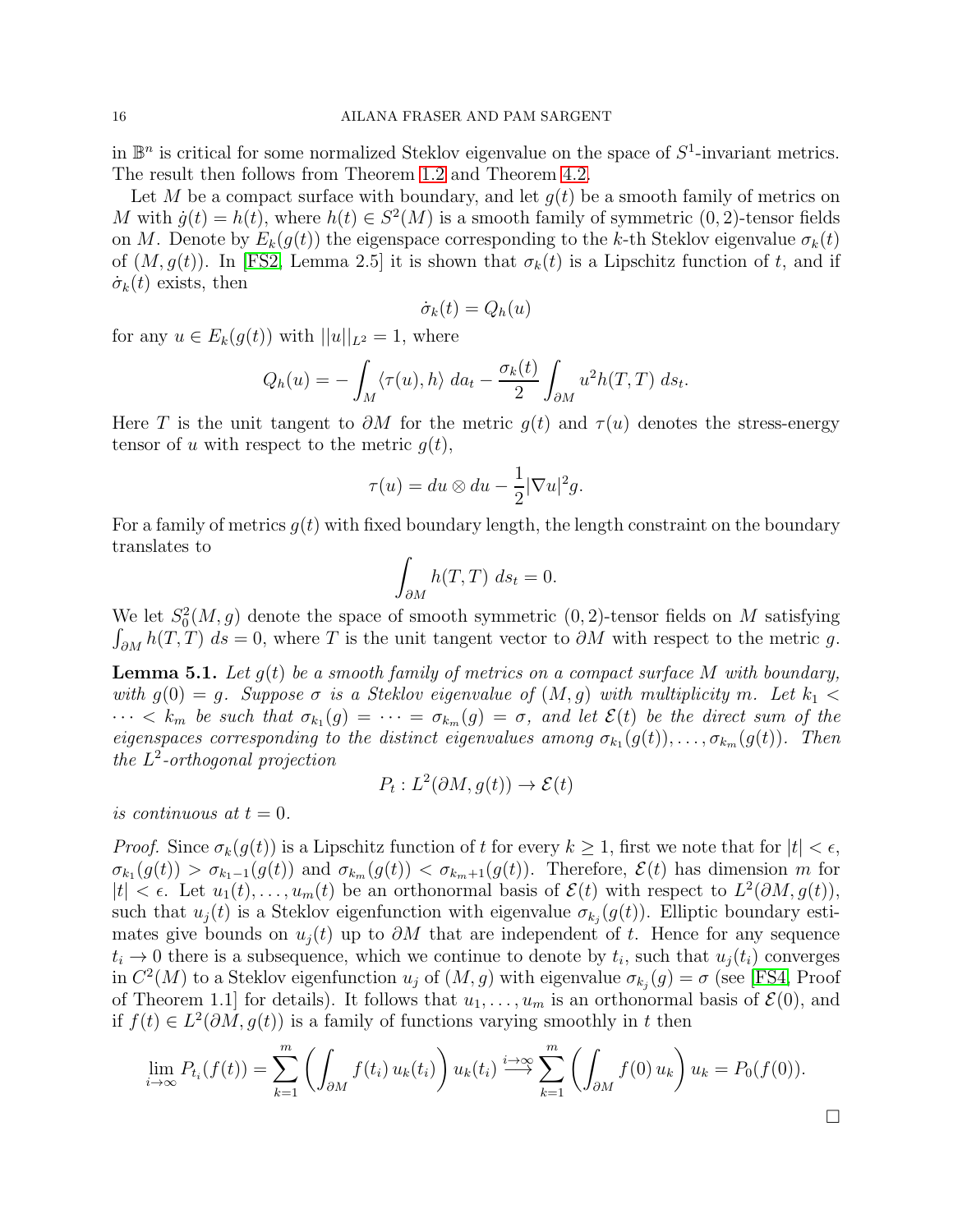Recall (see [\[FS1,](#page-17-5) Lemma 2.2]) that if  $M$  is a compact surface with nonempty boundary and  $u = (u_1, \ldots, u_n) : M \to \mathbb{B}^n$  is a proper branched immersion, then  $u(M)$  is a free boundary minimal surface in  $\mathbb{B}^n$  (i.e.  $u(M)$  is a minimal surface in  $\mathbb{B}^n$  that meets  $\partial \mathbb{B}^n$  orthogonally) if and only if  $u_1, \ldots, u_n$  are Steklov eigenfunctions of  $(M, g)$  with eigenvalue 1, where g is the induced metric; i.e.  $g = u^*(\delta)$  where  $\delta$  is the Euclidean metric on  $\mathbb{B}^n$ .

In [\[FS2,](#page-17-7) Proof of Proposition 2.4] it was shown that if  $(M, g)$  is a Riemannian surface with boundary such that the quadratic form  $Q_h$  is indefinite on  $E_k(q)$ , then there there are k-th eigenfunctions  $u_1, \ldots, u_n, n \geq 2$ , such that  $u = (u_1, \ldots, u_n) : M \to \mathbb{B}^n$  is a proper conformal branched immersion, and hence  $u(M)$  is a free boundary minimal surface in  $\mathbb{B}^n$ . Here we prove a converse of this. This is an analog of [\[EI,](#page-17-8) Lemma 3.1].

<span id="page-16-0"></span>**Lemma 5.2.** Let M be a compact surface with nonempty boundary, and suppose  $u =$  $(u_1, \ldots, u_k): M \to \mathbb{B}^n$  is a (possibly branched) free boundary minimal immersion. Then, for all  $h \in S_0^2(M, g)$ , the quadratic form  $Q_h$  is indefinite on  $E_k(g)$ , where  $g = u^*(\delta)$  and k is such that  $\sigma_k(g) = 1$  (i.e.  $u_1, \ldots, u_n$  are Steklov eigenfunctions with eigenvalue  $\sigma_k$ ).

*Proof.* Since  $g = u^*(\delta) = \sum_{i=1}^n du_i \otimes du_i$ ,  $|\nabla u|^2 = 2$  and

$$
\sum_{i=1}^{n} du_i \otimes du_i - \frac{1}{2} |\nabla u|^2 g = 0.
$$

Since  $u(\partial M) \subset \partial \mathbb{B}^n$ , we have  $\sum_{i=1}^n u_i^2 = 1$ . Therefore,

$$
\sum_{i=1}^{n} Q_h(u_i) = -\frac{\sigma_k(g)}{2} \int_{\partial M} h(T, T) \, ds = 0
$$

if  $h \in S_0^2(M, g)$ . It follows that  $Q_h$  is indefinite on  $E_k(g)$  for all  $h \in S_0^2(M, g)$ . □

Using Lemma [5.2](#page-16-0) we now show that the induced metric on any  $S^1$ -invariant free boundary minimal annulus or Möbius band is critical for some Steklov eigenvalue.

<span id="page-16-1"></span>**Proposition 5.3.** Let M be the annulus or Möbius band, and suppose  $u = (u_1, \ldots, u_k)$ :  $M \to \mathbb{B}^n$  is a free boundary branched minimal immersion such that  $g := u^*(\delta)$  is  $S^1$ -invariant. Then g is critical for the  $\sigma_k$  functional on the space of  $S^1$ -invariant metrics on M, for some  $k \geq 1$ .

*Proof.* Since  $u = (u_1, \ldots, u_n) : M \to \mathbb{B}^n$  is a free boundary minimal immersion,  $u_1, \ldots, u_n$ are Steklov eigenfunctions of  $(M, g)$  with eigenvalue 1. Suppose the eigenspace corresponding to the eigenvalue 1 has mulitplicity m, and let  $k_1 < \cdots < k_m$  be such that  $\sigma_{k_1}(g) = \cdots =$  $\sigma_{k_m}(g)=1.$ 

Let  $g(t)$  be a smooth family of  $S^1$ -invariant metrics on M with fixed boundary length with  $g(t) = g$ , and let  $h = \dot{g} \in S_0^2(M, g)$ . Then there are smooth functions  $\Lambda_1(t), \ldots, \Lambda_m(t)$  such that each  $\Lambda_i(t)$ ,  $i = 1, \ldots, m$ , is an eigenvalue of  $(M, g(t))$  and  $\Lambda_1(0) = \cdots = \Lambda_m(0) = 1$ . Furthermore:

$$
\sigma_{k_1}(0^-) = \max{\{\dot{\Lambda}_1(0), \dots \dot{\Lambda}_m(0)\}}
$$

$$
\sigma_{k_1}(0^+) = \min{\{\dot{\Lambda}_1(0), \dots \dot{\Lambda}_m(0)\}}
$$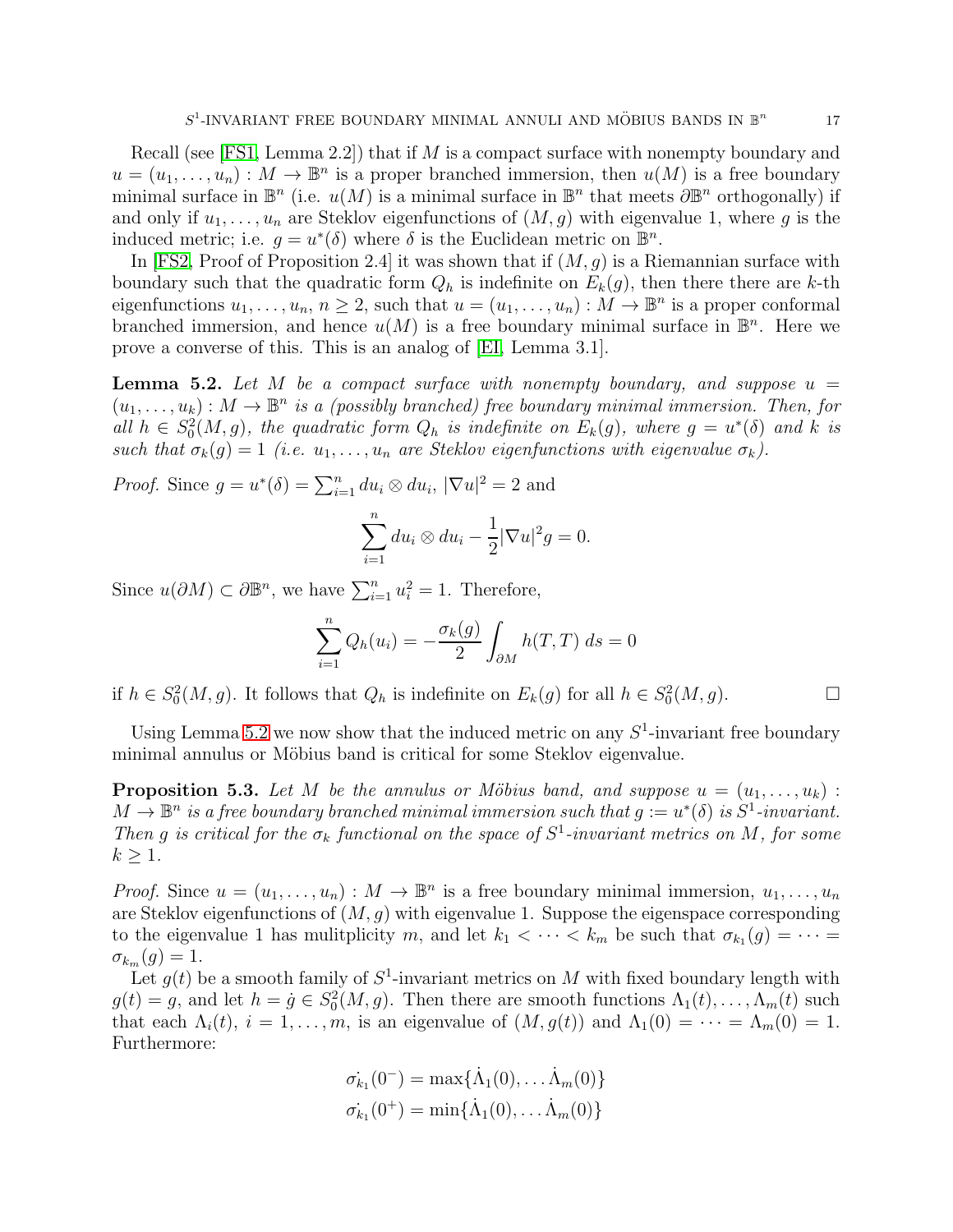and

$$
\dot{\sigma}_{k_m}(0^+) = \max{\{\dot{\Lambda}_1(0), \dots \dot{\Lambda}_m(0)\}}
$$

$$
\dot{\sigma}_{k_m}(0^-) = \min{\{\dot{\Lambda}_1(0), \dots \dot{\Lambda}_m(0)\}}.
$$

As in the proof of Lemma [5.1,](#page-15-0) let  $\mathcal{E}(t)$  be the direct sum of eigenspaces corresponding to the distinct eigenvalues among  $\Lambda_1(t), \ldots, \Lambda_m(t)$ . It follows from Lemma [5.2](#page-16-0) that  $Q_h$  is indefinite on  $\mathcal{E}(0)$ . Therefore, there exists  $u \in \mathcal{E}(0)$  such that  $Q_h(u) = 0$ . Let  $u(t) \in \mathcal{E}(t)$ be a family of functions varying smoothly in t such that  $\lim_{t\to 0} u(t) = u$ . Then  $u(t) =$  $a_1(t)u_1(t)+\cdots+a_m(t)u_s(t)$  where  $u_1(t),\ldots,u_s(t)$  are eigenfunctions corresponding to distinct eigenvalues among  $\Lambda_1(t), \ldots, \Lambda_m(t)$  with  $||u_j(t)||_{L^2(\partial M, g(t))} = 1$  and  $a_j(t) \in \mathbb{R}$  for  $j = 1, \ldots, s$ . It follows from Lemma [5.1](#page-15-0) that  $Q_h$  is continuous on  $\mathcal{E}(t)$  at  $t = 0$ , and so

$$
0 = Q_h(u) = \lim_{t \to 0^+} Q_h(u(t))
$$
  
= 
$$
\lim_{t \to 0^+} (a_1(t)^2 Q_h(u_1(t)) + \dots + a_s(t)^2 Q_h(u_s(t)))
$$
  
= 
$$
\lim_{t \to 0^+} (a_1(t)^2 \dot{\sigma}_{k_{i_1}}(t) + \dots + a_s(t)^2 \dot{\sigma}_{k_{i_s}}(t))
$$
  
= 
$$
a_1(0)^2 \dot{\sigma}_{k_{i_1}}(0^+) + \dots + a_s(0)^2 \dot{\sigma}_{k_{i_s}}(0^+)
$$

for some  $1 \leq i_1 < \cdots < i_s \leq m$ , and we must have  $\sigma_{k_1}(0^+) \leq 0$  and  $\sigma_{k_m}(0^+) \geq 0$ . Similarly, we must have  $\sigma_{k_1}(0^-) \geq 0$  and  $\sigma_{k_m}(0^-) \leq 0$ . Therefore, g is a critical metric of both  $\sigma_{k_1}$  and  $\sigma_{k_m}$  on the space of  $S^1$ -invariant metrics on M.

Combining Proposition [5.3](#page-16-1) and Theorems [1.2](#page-2-0) and [4.2,](#page-13-0) we obtain a classification of all  $S^1$ -invariant free boundary annuli and Möbius bands in  $\mathbb{B}^n$ .

**Theorem [1.3.](#page-3-1)** The only  $S^1$ -invariant free boundary minimal annuli and Möbius bands in  $\mathbb{B}^n$  are those given explicitly in Theorem [1.2](#page-2-0) and Theorem [4.2.](#page-13-0)

### **REFERENCES**

- <span id="page-17-6"></span>[D] M. E. de Oliveira, Some new examples of nonorientable minimal surfaces, Proc. Am. Math. Soc. 98 (1986) 629–636.
- <span id="page-17-8"></span>[EI] A. El Soufi, S. Ilias, Laplacian eigenvalue functionals and metric deformations on compact manifolds, J. Geom. Phys. 58 (2008), no.1, 89–104.
- <span id="page-17-2"></span>[FPZ] A. Folha, F. Pacard, T. Zolotareva, Free boundary minimal surfaces in the unit 3-ball, Manuscripta Math. 154 (2017), no. 3-4, 359–409.
- <span id="page-17-1"></span>[FTY] X.-Q. Fan, L.F. Tam and G. Yu, Extremal problems for Steklov eigenvalues on annuli, Calc. Var. Partial Differential Equations 54 (2015), no. 1, 1043-1059.
- <span id="page-17-5"></span>[FS1] A. Fraser, R. Schoen, The first Steklov eigenvalue, conformal geometry, and minimal surfaces, Adv. Math. 226 (2011), no. 5, 4011-4030.
- <span id="page-17-7"></span>[FS2] A. Fraser, R. Schoen, Minimal surfaces and eigenvalue problems, Geometric analysis, mathematical relativity, and nonlinear partial differential equations, 105–121, Contemp. Math., 599, Amer. Math. Soc., Providence, RI, 2013.
- <span id="page-17-0"></span>[FS3] A. Fraser, R. Schoen, Sharp eigenvalue bounds and minimal surfaces in the ball, Invent. Math. 203 (2016), no. 3, 823–890.
- <span id="page-17-4"></span>[FS4] A. Fraser, R. Schoen, Some results on higher eigenvalue optimization, arXiv:1910..
- <span id="page-17-3"></span>[GP] A. Girouard, I. Polterovich, On the Hersch-Payne-Schiffer estimates for the eigenvalues of the Steklov problem, Funct. Anal. Appl. 44 (2010), no. 2, 106–117.